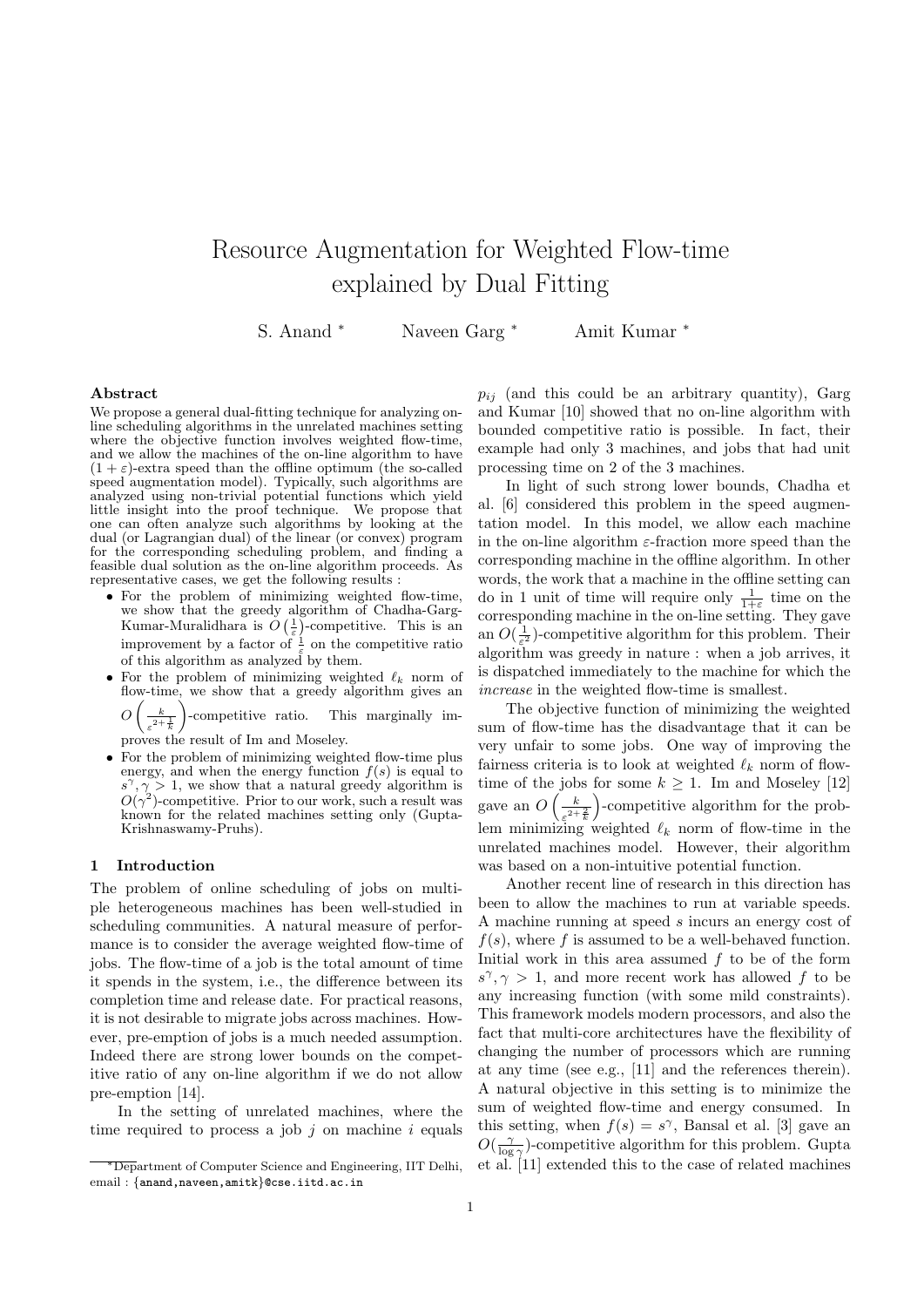and gave an  $O(\gamma^2)$ -competitive algorithm. Their results hold for more general class of energy functions, and they need the notion of speed augmentation. By giving extra speed to the processors, one can hope to come within a constant factor of the optimal flow-time, and increasing the speed slightly leads to only a modest increase in energy consumption.

Analyzing these algorithms turns out to be quite tricky. When one does not allow speed augmentation, one needs a very strong guarantee from any on-line algorithm: at every point of time  $t$ , the number (or total weight) of jobs waiting at any time in the on-line algorithm must be close to that in the off-line optimum. Indeed, if at time  $t$ , the gap becomes large, then the adversary can make the on-line algorithm pay a lot by maintaining this gap subsequently. However, with speed augmentation, any temporary build-up in the queue (as compared to off-line optimum) can be depleted with time. The most powerful approach for analyzing such algorithms has been to design clever potential functions, and show that these algorithms behave well in an amortized sense. Designing such potential functions is quite non-trivial, and often, yields little insight about how to design such functions for related problems. In this paper, we give a more direct approach for analyzing such algorithms.

All of these problems have a linear programming (or convex programming) relaxation. In this paper, we argue that often, it is much easier (and intuitive) to analyze these algorithms by dual fitting, i.e., show that there is a feasible solution to the corresponding dual LP (or Lagrangian relaxation) whose objective value is close to that of the on-line algorithm. In fact, we strongly believe that this method is as powerful as the potential function approach, and gives a much more principled approach towards analyzing such algorithms. As examples of our claim, we prove the following results :

- For the problem of minimizing weighted flow-time in the unrelated setting, we show that the greedy algorithm of Chadha et. al [6] is  $O\left(\frac{1}{\varepsilon}\right)$ -competitive. This is an improvement by a factor of  $\frac{1}{\varepsilon}$  on the competitive ratio of this algorithm as analyzed by [6].
- For the problem of minimizing weighted  $\ell_k$  norm of flow-time, we show that a greedy algorithm along the lines of [6] gives an  $O\left(\frac{k}{2} \right)$  $\sqrt{\varepsilon^{2+\frac{1}{k}}}$  -competitive ratio. This marginally improves the result of Im and Moseley [12].
- For the problem of minimizing weighted flow-time plus energy in the unrelated setting and when the

energy function  $f(s)$  is equal to  $s^{\gamma}, \gamma \geq 1$ , we show that a natural greedy algorithm is  $O(\gamma^2)$ competitive. Prior to our work, such a result was known for the related machines setting only [11]. Our analysis also works for a more general class of energy functions, but this is not the emphasis of our result.

We emphasize that although our techniques either improve or match the best known results for these problems, the main contribution of this paper is the technique of analyzing such algorithms by dual fitting. To illustrate the ideas involved in some more detail, consider the first problem above : minimizing weighted flowtime in the unrelated setting. The LP relaxation for this problem is given in Figure 1. The constraint (4.3) requires that the job j should be processed completely. Corresponding to this constraint we have a dual variable  $\alpha_i$ . One interpretation of dual variables is the following : suppose we violate the corresponding constraint in the primal LP by a tiny amount, say  $\delta$ . Then the change in the objective function is roughly  $\alpha_j \delta$ . Motivated by this, we think of the change in the objective function if we change the right hand side of constraint (4.3) from 1 to 0. Assuming no job is released after  $j$ , we should define  $\alpha_i$  as the increase in the flow-time of all the jobs because of the arrival of  $j$  (see Section 4.2 for more details). Similarly, the constraint (4.4) says that in any unit time slot, a machine can process unit volume. If we change the right hand side from 1 to 0, and assume that no job arrives after time  $t$ , then the change in the objective function is exactly equal to the total weight of jobs waiting at time  $t - so$ , we define the corresponding dual variable  $\beta_{it}$  as equal to this quantity (scaled by some factor). The only remaining thing is to check that these dual variables are feasible. In the other settings considered in this paper, one can similarly define dual variables in a very natural manner. The bulk of the work lies in checking feasibility of the dual variables defined in this manner – but the approach remains very intuitive and principled.

In Section 4, we consider the problem of minimizing total weighted flow-time. We extend the result to the problem of minimizing weighted  $\ell_k$  norm of the flowtime in Section 5. The problem of minimizing the sum of weighted flow-time and energy consumed is discussed in Section 6.

# 2 Related Work

The on-line problem of minimizing weighted flow-time has no bounded competitive ratio. In fact, this lower bound result holds even for the parallel machines setting [7]. Better results are known for the setting of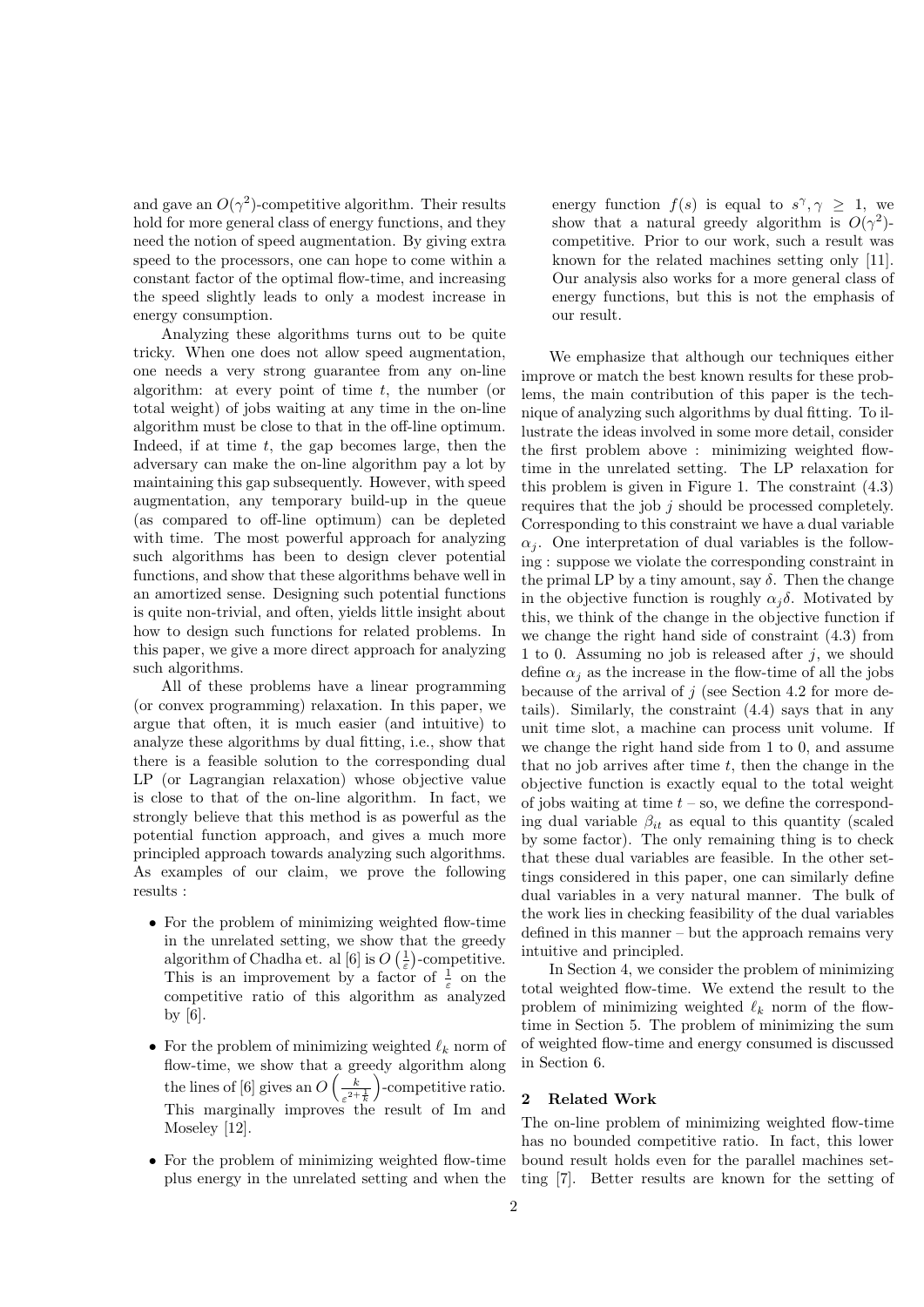unweighted flow-time (see e.g., [9] and the references therein). However, Garg and Kumar [10] showed that strong lower bounds on the competitive ratio hold even if all machines are identical and a job can go on a subset of machines only.

Speed augmentation in the online setting was first considered by Kalyanasundaram and Pruhs [13] who used it to get  $O(\varepsilon^{-1})$ -competitive algorithm for minimizing flow-time on a single machine in the nonclairvoyant setting. In the clairvoyant setting, Bansal and Pruhs [2] showed that SRPT (Shortest Remaining Processing Time first) is  $O(\varepsilon^{-1})$  competitive for all  $\ell_k$ -norms of flow time,  $k \geq 1$ . They extended this to weighted  $\ell_k$  norms and showed that HDF (Highest Density First) is  $O(\varepsilon^{-1})$ -competitive [4]. Chekuri et al. [8] showed that the immediate dispatch algorithm of Avrahamai and Azar [1] is  $O(\varepsilon^{-1})$ -competitive for all  $\ell_k$ -norms,  $k \geq 1$ . Garg and Kumar [6] gave a natural greedy algorithm for the setting of unrelated machines. They showed that this algorithm is  $O(\varepsilon^{-2})$ -competitive for weighted flow-time. Im and Moseley [12] extended this to an  $O(k\varepsilon^{-(2+\frac{2}{k})})$ -competitive algorithm for the case of weighted  $\ell_k$  norm for all  $k \geq 1$ . Their algorithm, however, is based on a non-trivial potential function.

For the objective of weighted flow-time plus energy on a single machine, Bansal et al. [5] gave  $O\left(\frac{\gamma}{\log \gamma}\right)$ competitive algorithm for fractional weighted flow plus energy, which then implied  $O\left(\frac{\gamma^2}{\log^2}\right)$  $\frac{\gamma^2}{\log^2 \gamma}$ )-competitive algorithm for integral weighted flow plus energy. Here, the energy function was of the form  $s^{\gamma}$ . The scheduling algorithm was as follows : at any point of time, the speed  $s$  is chosen such that the energy consumed is equal to the total fractional weight of jobs waiting in the queue. Further, the machine followed the HDF scheduling policy. Recently, Bansal et.al. [3] considered a very general class of energy functions, and gave a constant factor competitive algorithm for the sum of fractional weighted flow-time and energy. This implies an  $O\left(\frac{\gamma}{\log \gamma}\right)$ -competitive algorithm for the sum of integral weighted flow-time and energy when the energy function is  $s^{\gamma}$ . Gupta et al. [11] extended this to the setting of related machines (the competitive ratio was  $O(\gamma^2)$ ).

# 3 Preliminaries

We are given a set of  $m$  machines, and a set of jobs arrive over time. A job j is released at time  $r_i$  and requires  $p_{ij}$  units of processing if scheduled on machine i. Further, job j has a weight  $w_{ij}$  if it is scheduled on machine i. Let  $d_{ij} = w_{ij}/p_{ij}$  denote the *density* of job  $j$  on machine  $i$ . A machine can process jobs preemptively, but we do not allow jobs to be migrated across machines. The flow-time of a job is the difference between its completion time and release date. If a job  $j$  gets processed on machine  $i$ , its weighted flow-time is  $w_{ij}$  times its flow-time.

## 4 Weighted flow-time on Unrelated Machines

We consider the problem of minimizing the weighted sum of flow-time of jobs. In Section 4.1, we describe the greedy algorithm of Chadha et al. [6]. In Section 4.2, we analyze this algorithm. We first describe the LP relaxation and its dual. Then we show that the dual variables can be set as the jobs arrive. These dual variables need to satisfy two conditions : (i) they should be feasible to the dual LP, and (ii) the dual objective value should be close to the weighted flow-time of the greedy algorithm.

## 4.1 The greedy algorithm

When a job arrives, the algorithm dispatches it immediately to one of the machines. Let  $\mathcal{A}_i(t)$  the set of jobs which get dispatched to machine i and are unfinished at time t. Consider a job  $j \in \mathcal{A}_i(t)$ . Let  $p_i(t)$  denote the remaining processing time of job j. Define the *residual density* of j at time t,  $d_j(t)$ , as  $w_{ij}$  $\frac{w_{ij}}{p_j(t)}$ . Each machine follows the highest residual density first (HRDF) algorithm : at any time  $t$ , machine  $i$ processes the job in  $A_i(t)$  with highest residual density. Observe that if all weights are 1, then the HRDF policy becomes SRPT (Shortest Remaining Processing Time first) policy. Also, it is worth noting, that arrival of new jobs does not change the residual density of a job, and hence, the relative ordering of jobs does not change with time.

It remains to specify the dispatch policy. When a job  $j$  arrives at time  $t$ , we compute, for each machine i, the increase in weighted flow-time if we dispatch  $j$  to machine *i*. More precisely, let  $Q_{ij}$  denote the quantity

$$
\frac{1}{1+\varepsilon} \left\{ w_{ij} \cdot \sum_{j' \in \mathcal{A}_i(t): d_{j'}(t) \ge d_{ij}} p_{j'}(t) + w_{ij} p_{ij} + p_{ij} \cdot \sum_{j' \in \mathcal{A}_i(t): d_{j'}(t) < d_{ij}} w_{ij'} \right\}.
$$
\n(4.1)

The dispatch algorithm is greedy : it assigns  $j$  to the machine i for which  $Q_{ij}$  is minimum. We shall use A to denote this algorithm. We shall denote the weighted flow-time of  $A$  by  $F^{\mathcal{A}}$ .

## 4.2 Analysis

We first write an LP relaxation for the problem of minimizing weighted flow-time. We shall use the letters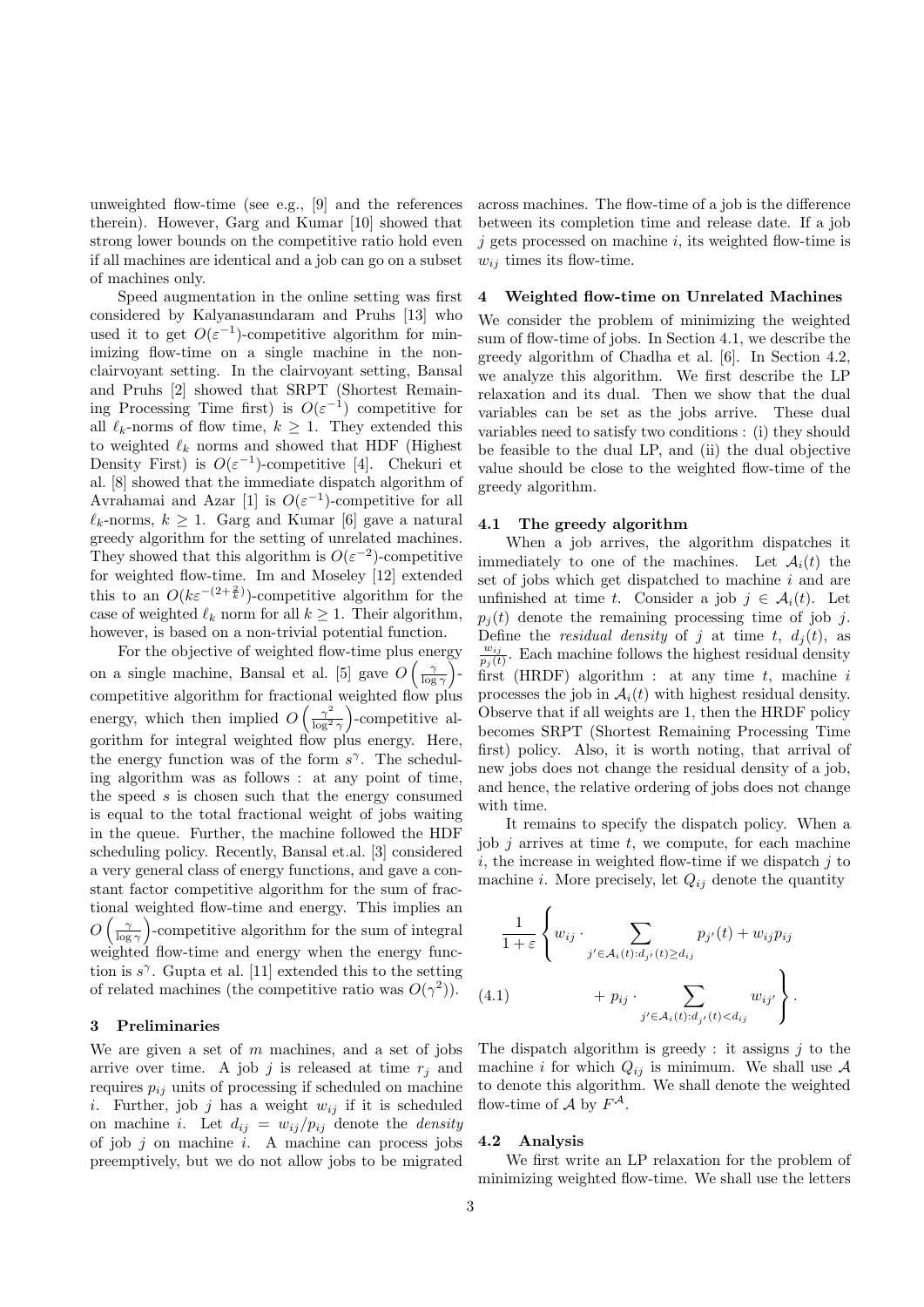| Primal LP                                 | Dual LP                                                                                          |                                              |                                                                                               |
|-------------------------------------------|--------------------------------------------------------------------------------------------------|----------------------------------------------|-----------------------------------------------------------------------------------------------|
| (4.2)                                     | $\min \sum_{i,j,t} w_{ij} \cdot x_{ijt} \cdot \left(\frac{t - r_j}{p_{ij}} + \frac{1}{2}\right)$ | (4.5)                                        | $\max \sum_{j} \alpha_j - \sum_{i,t} \beta_{it}$                                              |
| (4.3)                                     | $\sum_{i,t} \frac{x_{ijt}}{p_{ij}} = 1$ for all j                                                | (4.6)                                        | $\frac{\alpha_j}{p_{ij}} - \beta_{it} \le d_{ij}(t - r_j) + \frac{w_{ij}}{2}$ for all i, j, t |
| (4.4)                                     | $\sum_{j} x_{ijt} \le 1$ for all i, t                                                            | (4.7)                                        | $\alpha_j, \beta_{it} \ge 0$ for all i, j, t                                                  |
| $x_{ijt} \ge 0$ for all j, i, $t \ge r_j$ | (4.7)                                                                                            | $\alpha_j, \beta_{it} \ge 0$ for all i, j, t |                                                                                               |

Figure 1: The LP relaxation and its dual

 $i, j, t$  for machines, jobs, and (integral) time respectively. We assume all release dates  $r_i$  and processing times  $p_{ij}$ are integers. We divide the time-line into slots of unit length, i.e., intervals of the form  $[t, t + 1]$  for all nonnegative integers t. Let  $x_{ijt}$  denote the fraction of the slot  $[t, t+1]$  used by machine *i* for processing job *j*. Note that  $x_{ijt}$  is defined only if  $t \geq r_j$ . The LP relaxation is described in Figure 1.

The quantity  $\sum_{t} \frac{x_{ijt}}{p_{ij}}$  $\frac{x_{ijt}}{p_{ij}}$  refers to the fractional amount of job j processed on machine i. Thus, constraint  $(4.3)$ refers to the fact that job  $j$  is processed to a fraction of one. Constraint (4.4) refers to the fact that a machine can only perform one unit of processing during  $[t, t+1]$ . In the objective function, the first term can be thought of as fractional flow-time  $-\frac{x_{ijt}}{p_{ij}}$  fraction of the job j spends  $(t - r_j)$  unit of time before it finishes. The second term (ignoring the factor of  $1/2$ ) in the objective function measures the total processing time – this term is required because a solution to the LP above could process a job simultaneously on multiple machines, and so, the flow-time of a job could be much smaller than its processing time. The following claim, which says that the LP above is indeed a relaxation, was proved in [9].

CLAIM 4.1. [9] For a (non-migratory) schedule  $S$ , consider the corresponding feasible solution to the LP above. Then the objective value of this solution is at most the weighted flow-time of S.

The dual LP of this relaxation is described in Figure 1. The goal is to prove the following theorem.

THEOREM 4.1. There exists a feasible solution  $\alpha_i, \beta_{it}$ to the dual LP such that the objective value of this solution, i.e.,  $\sum_j \alpha_j - \sum_{i,t} \beta_{it}$ , is  $\Omega(\varepsilon \cdot F^{\mathcal{A}})$ .

We now define these dual variables. The variable  $\beta_{it}$  is equal to  $\frac{1}{1+\varepsilon}$  times the total weight of jobs which

are waiting at time  $t$  on machine  $i$ , i.e.,

$$
\beta_{it} = \frac{1}{1+\varepsilon} \sum_{j \in \mathcal{A}_i(t)} w_{ij}.
$$

Observe that  $\sum_{i,t} \beta_{it}$  is exactly equal to  $\frac{F^{\mathcal{A}}}{1+i}$  $\frac{F^{\prime\prime}}{1+\varepsilon}$ . Now, we define  $\alpha_j$ . Suppose j is released at time t and it gets assigned to machine i. Then  $\alpha_i$  is equal to the increase in weighted flow-time of jobs in  $\mathcal{A}_i(t)$  (and job j). In other words,  $\alpha_j$  is equal to  $Q_{ij}$  as defined in equation (4.1).

LEMMA 4.1. 
$$
\sum_{j} \alpha_j - \sum_{i,t} \beta_{it}
$$
 is at least  $\frac{\varepsilon}{1+\varepsilon} \cdot F^{\mathcal{A}}$ .

*Proof.* The statement follows because  $\sum_j \alpha_j$  is equal to  $F^{\mathcal{A}}$  and  $\sum_{i,t} \beta_{it}$  is equal to  $\frac{F^{\mathcal{A}}}{1+s}$  $rac{F}{1+\varepsilon}$ .

It now remains to prove that this is a feasible solution.

LEMMA 4.2. The values  $\alpha_i/2$ ,  $\beta_{it}/2$  form a feasible solution to the dual LP.

*Proof.* Fix a job j and machine i. Let t denote the release date of j and  $t'$  be an arbitrary time after t. We need to show that

(4.8) 
$$
\frac{\alpha_j}{p_{ij}} - \beta_{it'} \leq d_{ij}(t'-t) + \frac{w_{ij}}{2}.
$$

We can assume that no new job arrives after  $j$  – indeed, this will not affect the value  $\alpha_i$ , and will only decrease  $\beta_{it'}$ . Let  $\mathcal{A}_i^1(t)$  denote the set of jobs j' in  $\mathcal{A}_i(t)$  for which  $d_{j'}(t) \geq d_{ij}$ , and  $\mathcal{A}_i^2(t)$  be the jobs j' in  $\mathcal{A}_i(t)$ for which  $d_{j'}(t) < d_{ij}$ . We arrange the jobs in  $\mathcal{A}_i(t)$ in ascending order of residual density; let the sequence of jobs be  $j_1, \ldots, j_n$ . Note that machine i will process the jobs in  $\mathcal{A}_i(t)$  in this sequence. Let the set  $\mathcal{A}_i^1(t)$ consist of jobs  $\{j_1, \ldots, j_r\}$ , and (hence) the set  $\mathcal{A}_i^2(t)$ be  $\{j_{r+1}, \ldots, j_n\}.$ 

Suppose at time  $t'$ , machine i is processing job  $j_k$ . Two cases arise :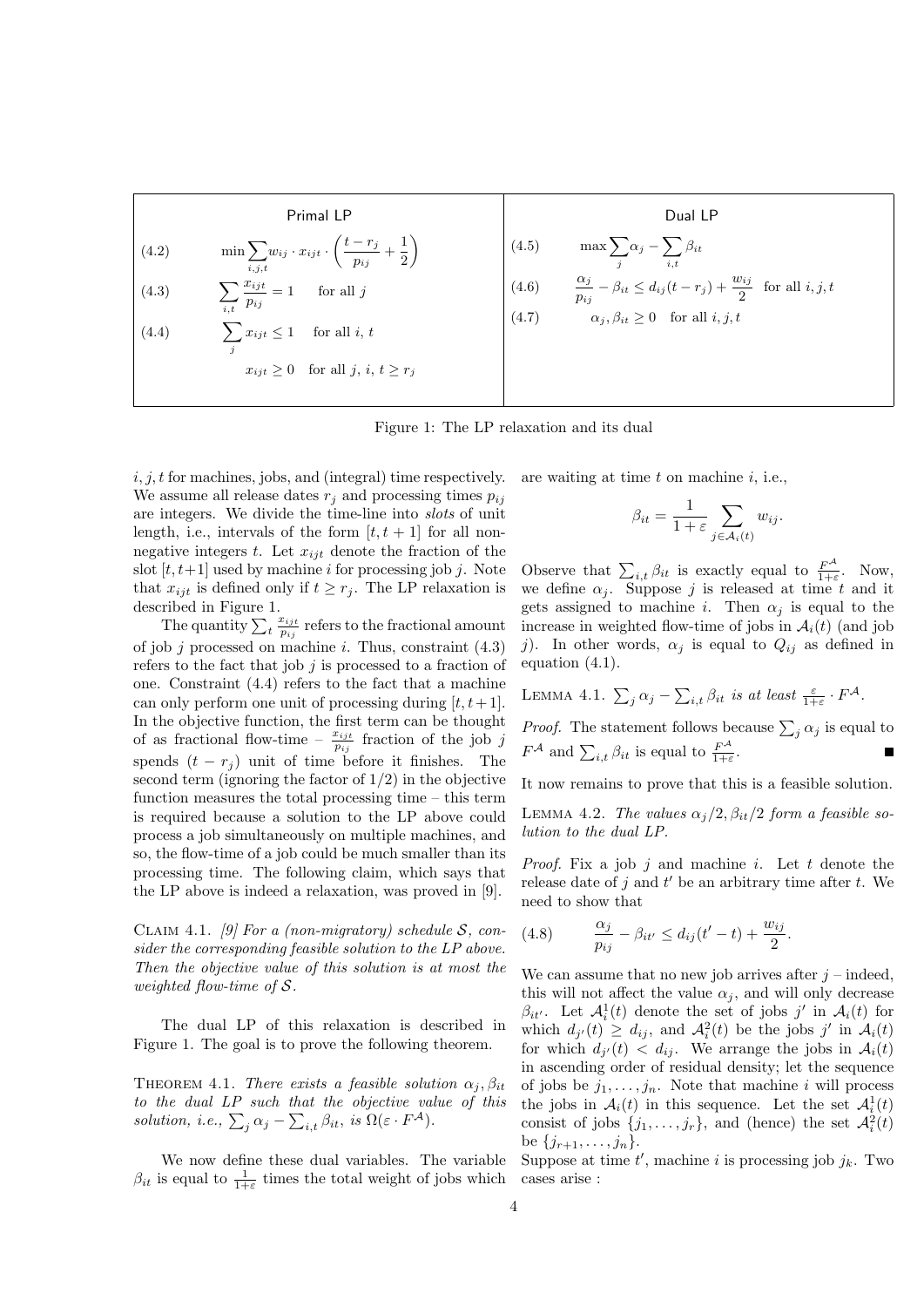•  $j_k \in A_i^1(t)$ : Here,  $(t'-t)(1+\varepsilon) \ge \sum_{l=1}^{k'-1} p_{j_l}(t)$ . Further, all jobs among  $j_k, \ldots, j_n$  belong to  $\mathcal{A}_i(t')$ . Recall that  $\alpha_j = \min_{i'} Q_{i'j} \leq Q_{ij}$ . So,

$$
\frac{(1+\varepsilon)\alpha_j}{p_{ij}} \le \frac{(1+\varepsilon)Q_{ij}}{p_{ij}}
$$
\n
$$
\le \sum_{j' \in A_i^1(t)} d_{ij}p_{j'}(t) + w_{ij} + \sum_{j' \in A_i^2(t)} w_{ij'}
$$
\n
$$
= d_{ij} \left(\sum_{l=1}^{k-1} p_{j_l}(t)\right) + d_{ij} \left(\sum_{l=k}^r p_{j_l}(t)\right) + w_{ij}
$$
\n
$$
+ \sum_{j' \in A_i^2(t)} w_{ij'}
$$
\n
$$
\le d_{ij}(t'-t)(1+\varepsilon) + \sum_{l=k}^r w_{ij_l} + w_{ij} + \sum_{j' \in A_i^2(t)} w_{ij'}
$$
\n
$$
\le d_{ij}(t'-t)(1+\varepsilon) + w_{ij} + (1+\varepsilon)\beta_{it'}
$$

where the second last inequality follows from the fact that if  $j' \in \mathcal{A}_i^1(t)$ , then  $d_{j'}(t) \geq d_{ij}$ , and so  $p_{j'}(t)d_{ij} \leq w_{ij'}$ .

•  $j_k \in \mathcal{A}_i^2(t)$ : Again,  $(t'-t)(1+\varepsilon) \ge \sum_{l=1}^{k'-1} p_{j_l}(t)$ , and all jobs among  $j_k, \ldots, j_n$  belong to  $\mathcal{A}_i(t')$ . As above,

$$
\frac{(1+\varepsilon)\alpha_j}{p_{ij}} \le \frac{(1+\varepsilon)Q_{ij}}{p_{ij}}
$$
\n
$$
\le d_{ij} \left( \sum_{j' \in A_i^1(t)} p_{j'}(t) \right) + w_{ij} + \sum_{j' \in A_i^2(t)} w_{ij'}
$$
\n
$$
= d_{ij} \left( \sum_{l=1}^r p_{j_l}(t) \right) + w_{ij} + \sum_{l=r+1}^{k-1} w_{ij_l} + \sum_{l=k}^n w_{ij_l}
$$
\n
$$
\le d_{ij} \left( \sum_{l=1}^r p_{j_l}(t) \right) + w_{ij} + d_{ij} \left( \sum_{l=r+1}^{k-1} p_{j_l}(t) \right)
$$
\n
$$
+ (1+\varepsilon)\beta_{it'}
$$
\n
$$
\le d_{ij} (t'-t)(1+\varepsilon) + w_{ij} + (1+\varepsilon)\beta_{it'}
$$

Thus, we have shown that  $\frac{\alpha_j}{2}, \frac{\beta_{it}}{2}$  satisfy the inequality (4.8) the in both cases.

Proof of Theorem 4.1. The desired dual feasible solution is  $\alpha_j/2, \beta_{it}/2$  (Lemma 4.2). Lemma 4.1 shows that the dual objective value is at least  $\frac{\varepsilon}{2(1+\varepsilon)}F^{\mathcal{A}} = \Omega(\varepsilon) \cdot F^{\mathcal{A}}$ .

## 5 Extension to  $\ell_k$  norm

We now extend our result to weighted  $\ell_k$  norm of the flow-times of jobs. We state the objective function more

precisely. For a schedule  $S$ , let  $C_j$  be the completion time of job j. Define the weighted  $\ell_k$ -norm of the flowtime vector as

$$
\left(\sum_j w_{i(j)j}(C_j - r_j)^k\right)^{\frac{1}{k}},
$$

where  $i(j)$  is the machine on which j gets scheduled. It will be easier to deal with the  $k^{th}$  power of this quantity. Let  $F^{\mathcal{S},k}$  denote  $\sum_j w_{i(j)j} (C_j - r_j)^k$ .

## 5.1 Scheduling Algorithm

We define the scheduling algorithm in two stages – the first algorithm A is given a speed-up of  $(1+\varepsilon)$ , and then the schedule B is given a speedup of  $(1 + \varepsilon)$  over A.

Our algorithm  $A$  again behaves in a manner similar to the greedy algorithm described in Section 4.1. When a job arrives, it gets immediately dispatched to one of the machines, and hence, we can define the quantities  $\mathcal{A}_i(t), p_i(t), d_i(t)$  as before. Again, each machine follows the highest residual density first (HRDF) algorithm. It remains to describe the dispatch policy.

For a job  $j' \in \mathcal{A}_i(t)$ , let  $R_{j'}(t)$  be the remaining time before j' finishes. i.e.,  $C_{j'} - t$ , where  $C_{j'}$  is the completion time of  $j'$  assuming no jobs arrive after time t. Suppose a job j arrives at time t. Given a machine i, define  $Q_{ij}$  as

(5.9) 
$$
w_{ij} \cdot \left( \frac{\sum_{j' \in \mathcal{A}_i(t): d_{j'}(t) \ge d_{ij}} p_{j'}(t) + p_{ij}}{1 + \varepsilon} \right)^k + \sum_{j' \in \mathcal{A}_i(t): d_{j'}(t) < d_{ij}} w_{ij'} \cdot \left( \left( R_{j'}(t) + \frac{p_{ij}}{1 + \varepsilon} \right)^k - R_{j'}(t)^k \right).
$$

Now, assign j to the machine i for which  $Q_{ij}$  is smallest. Note that this is different from the increase in  $F^{\mathcal{A},k}$  if we assign  $j$  to machine  $i$  – it does not look at the *age* of a job. The quantity is just measuring the increase in flowtime if we assume all jobs in  $A_i(t)$  are released at time t. Clearly, this cannot yield a competitive algorithm because if the age of a job is very high, then we should process it soon. However, we will show that after giving one more round of extra speed to the machines, the resulting schedule becomes constant-competitive.

Before we describe the schedule  $\beta$ , we note one property of the HRDF policy. Fix a machine  $i$ , and consider the jobs which get dispatched to i in  $A$  – the HRDF policy gives a total ordering on these jobs. Indeed, consider two such jobs  $j_1$  and  $j_2$  which are dispatched to *i*. Let t denote  $\max(r_{j_1}, r_{j_2})$ . Then HRDF prefers  $j_1$  if  $d_{j_1}(t) \geq d_{j_2}(t)$ , otherwise it prefers  $j_2$ . It is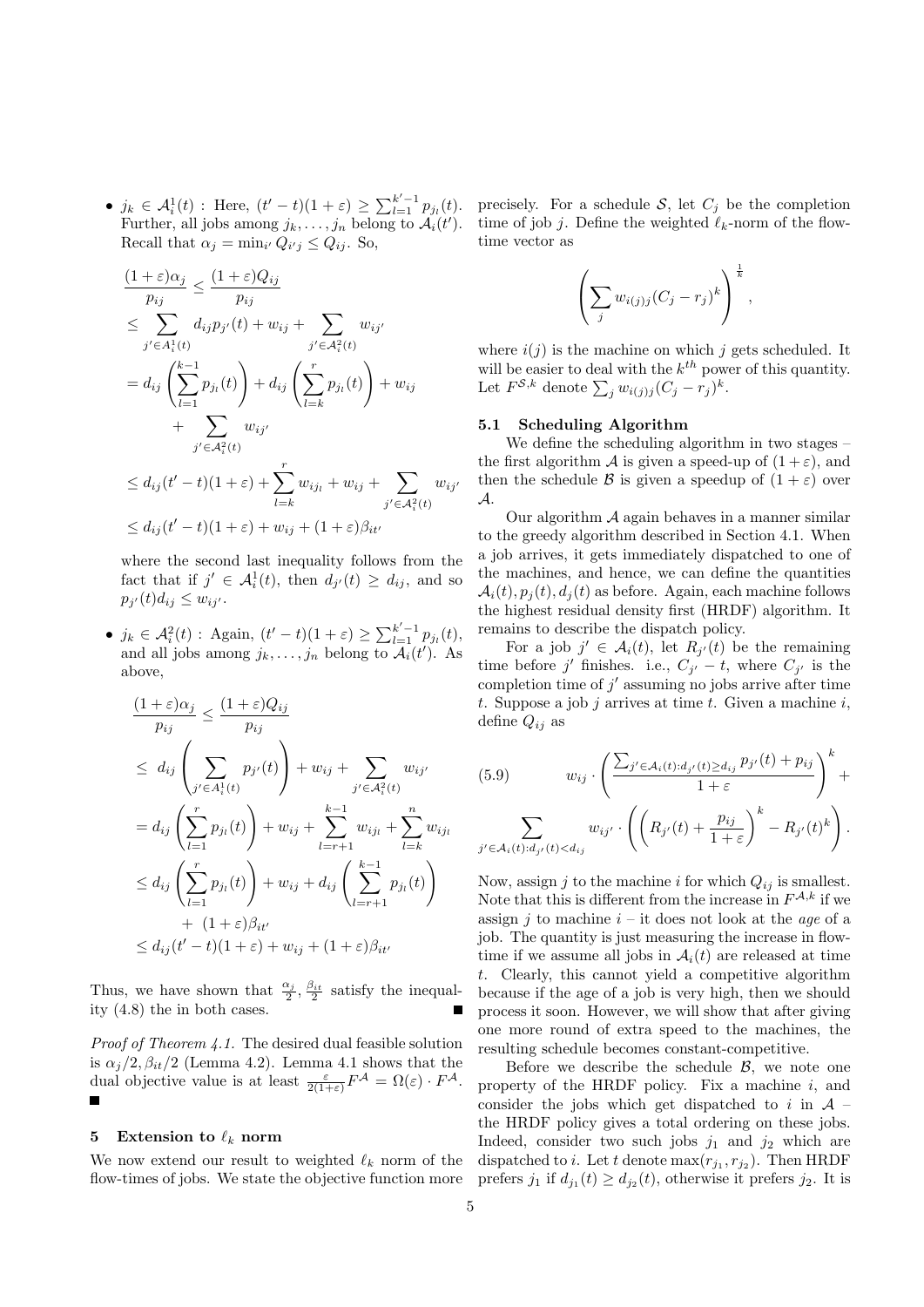easy to show that this gives a total ordering on the jobs dispatched to  $i$ , and the HRDF policy processes the jobs according to this ordering.

In the schedule  $\beta$ , the set of jobs dispatched to any machine i will be the same as in  $A$ . Fix a machine i. In  $\beta$ , the jobs will be prioritized by the ordering given by HRDF policy in  $A$  (as described above). Further the machine i will process at  $(1 + \varepsilon)$ -times the speed of i in A.

# 5.2 Analysis

We first establish some useful inequalities.

LEMMA 5.1. Suppose  $a_1, \ldots, a_m$  are non-negative integers. Let  $b_i$  denote  $a_1 + \cdots + a_i$ . Then,

$$
(5.10) k \cdot \sum_{i=1}^{m-1} a_{i+1} b_i^{k-1} \le b_m^k \le k \cdot \sum_{i=1}^m a_i b_i^{k-1}.
$$

Taking  $a_1 = \cdots = a_m = 1$ , we get

(5.11) 
$$
k \cdot \sum_{i=1}^{m-1} i^{k-1} \leq m^k \leq k \cdot \sum_{i=1}^{m} i^k.
$$

*Proof.* Consider the area under the curve  $y = x^{k-1}$ where x varies from 0 to  $b_m$ . Then, it is easy to check that this area is equal to  $\frac{1}{k}b_m^k$ . Now, one way of upper bounding this area is the following : for each  $i = 1, \ldots, m$ , construct a rectangle of height  $b_i^{k-1}$  and base between the points  $b_{i-1}$  and  $b_i$  on the x-axis. It is easy to check that the sum of the areas of these rectangles is at least the area under the curve mentioned above. The lower bound is proved similarly.

LEMMA 5.2. Let  $a, b$  be non-negative integers. Then, for any  $\varepsilon$ ,  $0 < \varepsilon < 1$ ,

(5.12) 
$$
(a+b)^k \le (1+\varepsilon)a^k + \left(\frac{3k}{\varepsilon}\right)^k \cdot b^k.
$$

*Proof.* If  $b \leq \frac{\varepsilon \cdot a}{2k}$ , then  $(a+b)^k \leq (1+\frac{\varepsilon}{2k})^k a^k \leq (1+\varepsilon)a^k$ . Otherwise,  $(a+b)^k \leq (\frac{2k}{\varepsilon}+1)^k b^k$ .

We now write an LP relaxation for this problem. Here, it will be convenient to think of time  $t$  as a continuous variable. The LP relaxation is described in Figure 2. The variable  $x_{ijt}$  should now be thought of as the rate at which machine  $i$  is processing job  $j$  at time t. The constraints are same as those in the LP for total weighted flow-time case (Figure 1).

We now argue that it is indeed a relaxation.

LEMMA 5.3. Consider a schedule  $S$  (where machines run at their original speed), and let  $x_{ijt}$  be the corresponding LP solution. Then, the objective value of this LP solution is at most  $2F^{\mathcal{S},k}$ .

*Proof.* Consider a job  $j$ , and suppose its completion time is  $C_j$ . Then its contribution to  $F^{\mathcal{S},k}$  is  $w_{ij}(C_j-r_j)^k$ – here  $i$  is the machine on which  $j$  gets scheduled. Now,

$$
\int_{t} \frac{w_{ij}x_{ijt}}{p_{ij}}(t-r_{j})^{k} dt \leq w_{ij}(C_{j}-r_{j})^{k} \int_{t} \frac{x_{ijt}}{p_{ij}} dt
$$

$$
= w_{ij}(C_{j}-r_{j})^{k}.
$$

Thus the first term in the objective function is at most  $F^{\mathcal{A},k}$ . Now, if a job j is scheduled on machine i by S, then  $\int_t x_{ijt} dt = p_{ij}$ , and so,  $\int_t w_{ij} p_{ij}^{k-1} x_{ijt} dt =$  $w_{ij}p_{ij}^k \leq w_{ij}(C_j - r_j)^k$ . Therefore, the second term in the objective function is also at most  $F^{\mathcal{A},k}$ . П

Rest of the plan of the proof is to come up with a feasible dual solution whose objective value is close to  $F^{\mathcal{A},k}$ . The dual LP is shown in Figure 2. We assume that the machines in A have  $(1 + \varepsilon)$ -extra speed. For a machine i and time t, define  $\beta_{it}$  as

$$
k \cdot \sum_{j \in \mathcal{A}_i(t)} w_{ij} R_j(t)^{k-1}.
$$

For a job j, define  $\alpha_i$  as the quantity  $Q_{ij}$  defined in in  $(5.9)$  where i is the machine to which j gets dispatched. The following lemma shows that the dual variables as defined above have objective value close to the cost of schedule B.

LEMMA 5.4. The objective value for the solution  $\alpha_j, \beta_{it}$ defined above, i.e.,  $\sum_j \alpha_j - \sum_i \int_t \beta_{it} dt$  is  $\Omega\left(\varepsilon^{k+1} F^{\mathcal{B},k}\right)$ .

Proof. Note that

(5.19) 
$$
\sum_{i} \int_{t} \beta_{it} = k \sum_{i} \int_{t} \sum_{j \in A_{i}(t)} w_{ij} R_{j}(t)^{k-1} dt
$$

$$
= k \sum_{j} w_{i(j)j} \int_{t \geq r_{j}} R_{j}(t)^{k-1} dt,
$$

where  $i(j)$  is the machine to which j gets dispatched. For a fixed  $j$ , let us try to understand the right hand side above. Let  $t_0 = r_i < t_1 < \ldots < t_r$  be the times at which  $R_i(t)$  is discontinuous – this happens precisely when a job of higher density than  $j$  gets dispatched to machine  $i(j)$  at time t. If t is not one of such times, then  $R_i(t)$  decreases linearly at the rate of  $1 + \varepsilon$ . So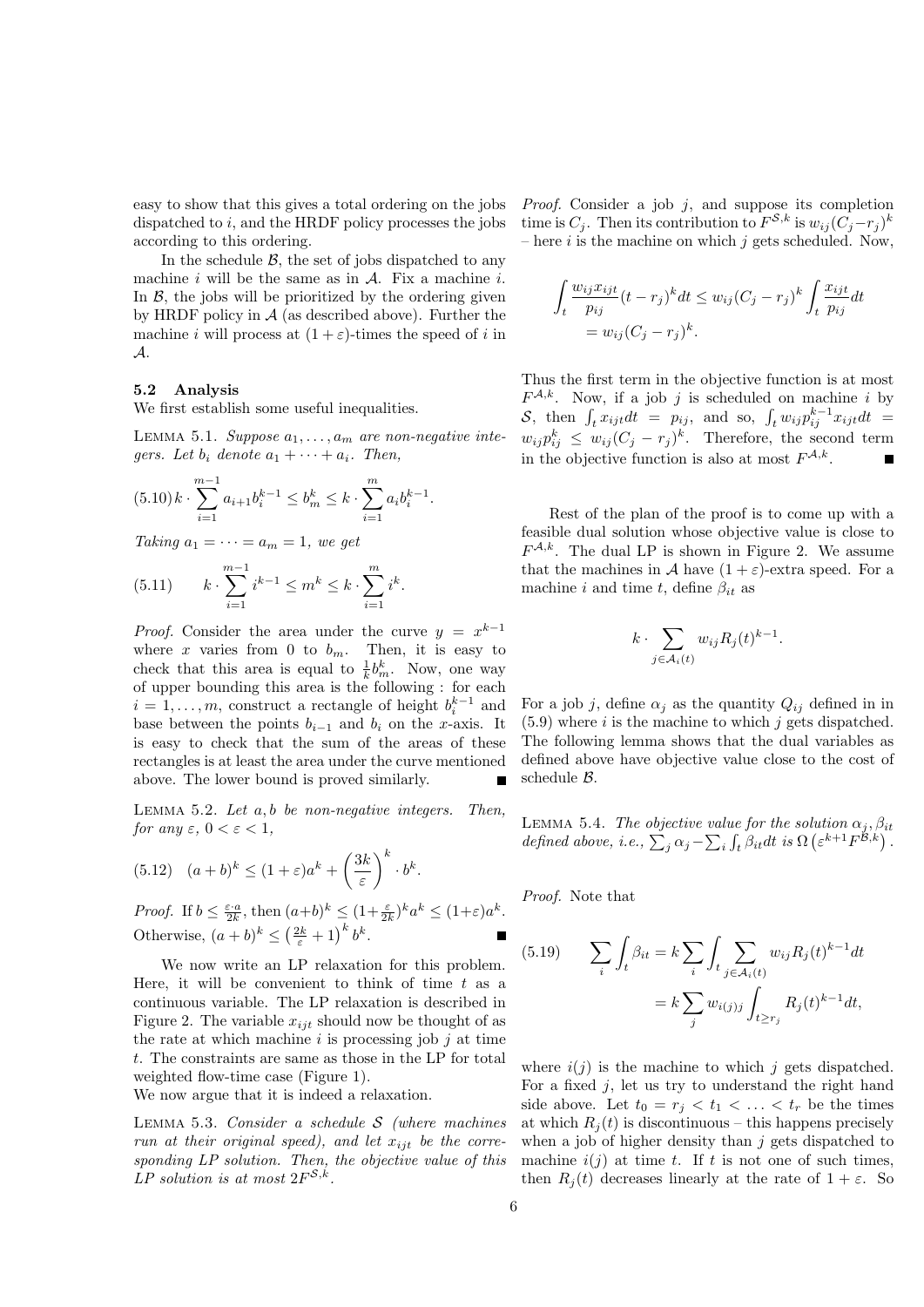| Primal LP                                       | Dual LP                                                                                                     |        |                                                                                                            |
|-------------------------------------------------|-------------------------------------------------------------------------------------------------------------|--------|------------------------------------------------------------------------------------------------------------|
| (5.13)                                          | $\min \sum_{i,j} w_{ij} \int_t \left( \frac{x_{ijt}}{p_{ij}} (t - r_j)^k + p_{ij}^{k-1} x_{ijt} \right) dt$ | (5.16) | $\max \sum_j \alpha_j - \sum_i \int_t \beta_{it} dt$                                                       |
| (5.14)                                          | $\sum_i \int_{t \geq r_j} \frac{x_{ijt}}{p_{ij}} dt = 1 \quad \forall j$                                    | (5.17) | $\frac{\alpha_j}{p_{ij}} - \beta_{it} \leq d_{ij} (t - r_j)^k + w_{ij} p_{ij}^{k-1} \quad \forall i, j, t$ |
| (5.15)                                          | $\sum_j x_{ijt} \leq 1 \quad \forall i, t$                                                                  | (5.18) | $\alpha_j, \beta_{it} \geq 0 \quad \forall i, j, t$                                                        |
| $x_{ijt} \geq 0 \quad \forall j, i, t \geq r_j$ | (5.18)                                                                                                      |        |                                                                                                            |

Figure 2: The LP relaxation and its dual

(define  $t_{r+1}$  as  $C_i$ ),

$$
\int_{t \ge r_j} k R_j(t)^{k-1} dt = \sum_{l=0}^r k \int_{t_l^+}^{t_{l+1}^-} R_j(t)^{k-1} dt
$$

$$
= k \sum_{l=0}^r \int_{t_l^+}^{t_{l+1}^-} (R_j(t_l^+) - (1+\varepsilon)(t-t_l))^{k-1} dt
$$

$$
= \frac{1}{(1+\varepsilon)} \cdot \sum_{l=0}^r (R_j(t_l^+)^k - R_j(t_{l+1}^-)^k)
$$

$$
(5.20) = \frac{1}{(1+\varepsilon)} \cdot \sum_{l=0}^r (R_j(t_l^+)^k - R_j(t_l^-)^k)
$$

where we define  $R_j(t_0^-)$  as 0. Let  $\Delta(j)$  denote the quantity

$$
\sum_{l=0}^r (R_j(t_l^+)^k - R_j(t_l^-)^k).
$$

Now, observe that  $Q_{ij}$  as defined in (5.9) is exactly measuring the increase in  $\sum_{j'} w_{i(j')j} \Delta(j)$  if j gets  $\sum_j \alpha_j$  is exactly equal to  $\sum_j w_{i(j)j} \Delta_j$ . Combining this dispatched to machine  $i$  and no jobs arrive after  $j$ . Thus, with  $(5.19)$  and  $(5.20)$ , we see that

$$
\sum_{j} \alpha_{j} - \sum_{i} \int_{t} \beta_{it} = \frac{\varepsilon}{1 + \varepsilon} \sum_{j} \Delta_{j}.
$$

It remains to prove that  $\Delta_j \geq \varepsilon^k F_j^{\mathcal{B},k}$ , where  $F_j^{\mathcal{B},k}$ denotes the  $k^{th}$  power of the flow-time of j in the schedule B.

We begin with a useful claim first.

CLAIM 5.1. For a job j and time  $t \geq r_j$ , if  $R_j(t) \leq$  $\varepsilon(t-r_j)$ , then job j finishes by time t in B.

*Proof.* For the sake of this proof, let  $R_j^{\mathcal{A}}(t)$  denote the remaining processing time of j at time t in  $A$ , i.e.,  $R_j(t)$ , and  $R_j^{\mathcal{B}}(t)$  be the corresponding quantity Suppose t lies between  $t_m$  and  $t_{m+1}$ . Then  $R_j(t) \leq$ 

for  $\beta$ . It is easy to check the invariant that for any time t and job j,  $R_j^{\mathcal{B}}(t) \leq R_j^{\mathcal{A}}(t)$ . Now, at time  $r_j$ , let  $V^{\mathcal{A}}$  be the total remaining processing time of jobs which have precedence over  $j$  (we have already mentioned that HRDF induces a total ordering on jobs). Define  $V^{\mathcal{B}}$  similarly for the schedule  $\mathcal{B}$ . Our invariant implies that  $V^{\mathcal{B}} \leq V^{\mathcal{A}}$ . Suppose, for the sake of contradiction, that  $j$  does not finish at time  $t$  in  $\mathcal{B}$ . Then  $\mathcal B$  processes jobs of priority higher than j during  $[r_i, t]$ , and the total processing done by  $\beta$  during this interval is  $(1+\varepsilon)^2(t-r_j)$ . If V denotes the total processing time of jobs of priority higher than  $j$  which get released during  $[r_i, t]$ , it follows that

$$
V + V^{\mathcal{B}} > (1 + \varepsilon)^2 (t - r_j).
$$

But then, the total remaining processing time of such jobs in  $A$  at time t will be at least

$$
V + V^{\mathcal{A}} - (1+\varepsilon)(t-r_j) \ge V + V^{\mathcal{B}} - (1+\varepsilon)(t-r_j) > \varepsilon(t-r_j).
$$

This implies that  $R_i(t) > \varepsilon(t-r_i)$ , a contradiction.  $\blacksquare$ 

Fix a job j, and let  $t_0 = r_j < t_1 < \ldots < t_r < t_{r+1} =$  $C_j$  be as defined above (with respect to schedule A). Let  $F_j(t)$  be the flow-time of j assuming no jobs arrive after time t (in schedule A). So,  $F_j(t) = R_j(t) + (t - r_j)$ . Let t be the first time in A such that  $R_i(t) \leq \varepsilon (t - r_i)$ . Since  $R_i(t)$ , as a function of t, is continuous except with finite discrete positive jumps, it must be the case that at time t,  $R_j(t) = \varepsilon(t - r_j)$ . Claim 5.1 shows that j will finish by time  $t$  in  $\beta$ . Therefore,

$$
\varepsilon^k F_j^{\mathcal{B},k} \leq \varepsilon^k (t-r_j)^k \leq R_j(t)^k
$$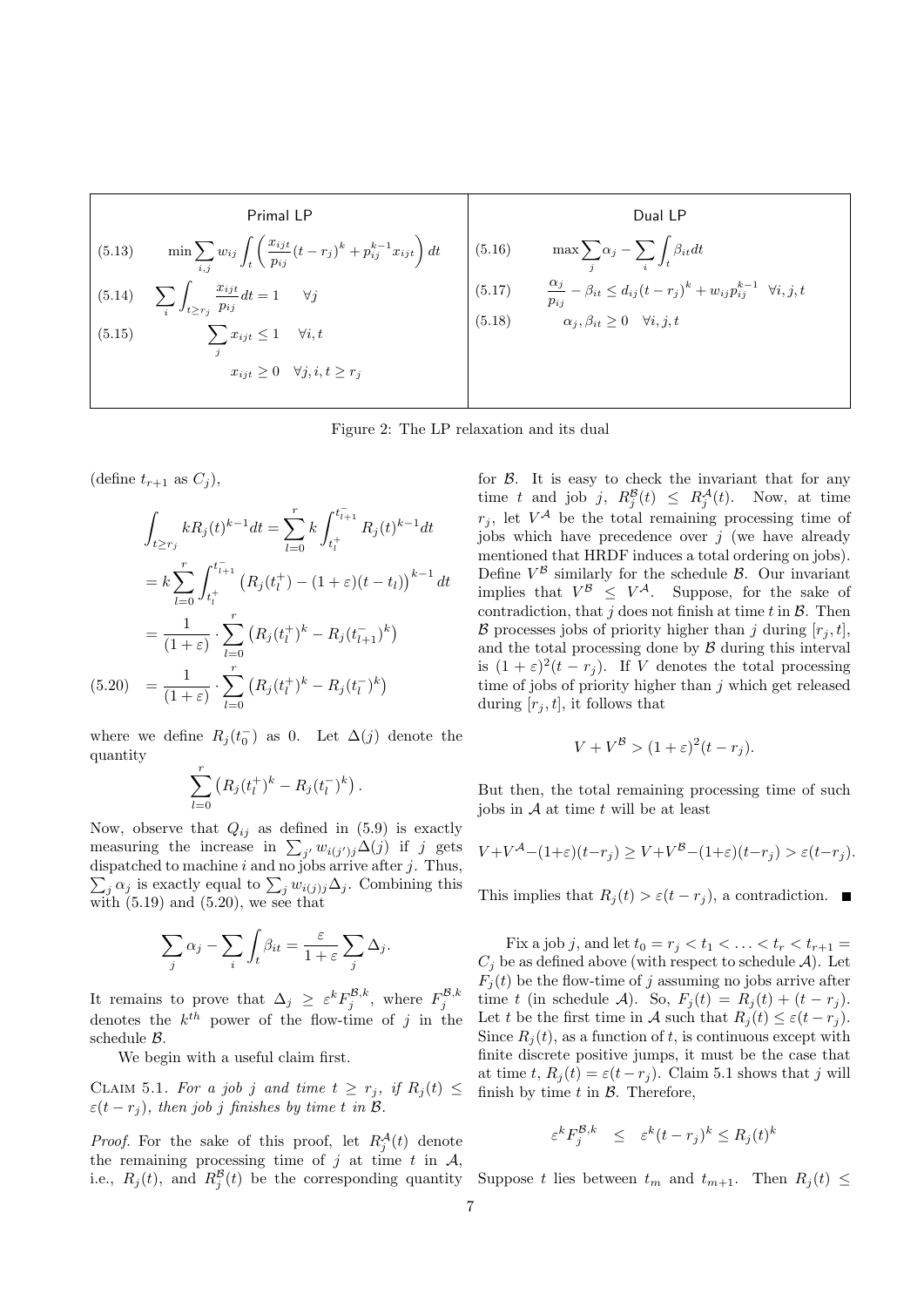$R_j(t_m^+),$  and observe that

$$
R_j(t_m^+)^k \le R_j(t_m^+)^k + \sum_{l=0}^{m-1} (R_j(t_l^+)^k - R_j(t_{l+1}^-)^k)
$$
  
= 
$$
\sum_{l=0}^m (R_j(t_l^+)^k - R_j(t_l^-)^k) \le \Delta_j.
$$

Now, we prove that  $\alpha_j, \beta_{it}$  are nearly feasible to the dual LP.

LEMMA 5.5. The values  $\alpha_j/\gamma$ ,  $\beta_{it}/\gamma$  form a feasible solution to the dual LP, where  $\gamma$  is  $(\Omega\left(\frac{k}{\varepsilon}\right))^k$ .

*Proof.* Fix a job j and machine i. Let t denote the release date of  $r_j$ , and fix a time  $t' \geq t$ . We will show that

$$
(5.\frac{Q'_{ij}}{p_{ij}} - \beta_{it'} \leq \left(\Omega\left(\frac{k}{\varepsilon}\right)\right)^k \cdot d_{ij}((t'-t) + p_{ij})^k.
$$

This will imply the lemma because

$$
d_{ij}((t'-t)+p_{ij})^k \le 2^k d_{ij}(t'-t)^k + 2^k w_{ij} p_{ij}^{k-1}.
$$

We will make one simplifying assumption – no new job arrivals happen during  $[t, t']$  – indeed such job arrivals will not change  $\alpha_j,$  but would only increase  $\beta_{it'}.$  Now, arrange the jobs  $j'$  in  $\mathcal{A}_i(t)$  in descending order of  $d_{j'}(t)$ values – let this order be  $j_1, \ldots, j_m$ . We first observe that at time  $t', d_{j_1}(t') \ge d_{j_2}(t') \ge ... \ge d_{j_m}(t')$ . Indeed, machine i processes jobs in this order. So at time  $t'$ , if it is processing job  $j_l$ , then,  $d_{j_1}(t') = \cdots = d_{j_{l-1}}(t') = \infty$ ,  $d_{j_l}(t') \geq d_{j_l}(t)$  and  $d_{j_{l+1}}(t') = d_{j_{l+1}}(t), \ldots, d_{j_m}(t') =$  $d_{j_m}(t)$ .

We develop some more notation. Let  $\mathcal{A}_i^1(t)$  denote those jobs j' in  $A_i(t)$  for which  $d_{j'}(t) \geq d_{ij}$ , and  $A_i^2(t)$ be the remaining set of jobs. Assume that  $\mathcal{A}_i^1(t) =$  ${j_1, \ldots, j_r}$ , and so,  $\mathcal{A}_i^2(t) = {j_{r+1}, \ldots, j_m}$ . Recall that  $\alpha_i = \min_i Q_{ij}$ . So,

$$
\frac{\alpha_j}{p_{ij}} \le \frac{Q_{ij}}{p_{ij}} = d_{ij} \left( \frac{\sum_{j' \in \mathcal{A}_i^1(t)} p_{j'}(t) + p_{ij}}{1 + \varepsilon} \right)^k
$$
\n
$$
(5.22) + \frac{\sum_{j' \in \mathcal{A}_i^2(t)} w_{ij'} \left( (R_{j'}(t) + \frac{p_{ij}}{1 + \varepsilon})^k - R_{j'}(t)^k \right)}{p_{ij}}
$$

Now, we simplify each of the terms above.

Claim 5.2.

 $\blacksquare$ 

$$
d_{ij} \left( \frac{\sum_{j' \in \mathcal{A}_i^1(t)} p_{j'}(t) + p_{ij}}{1 + \varepsilon} \right)^k
$$
  
 
$$
\leq k \sum_{j' \in \mathcal{A}_i^1(t)} w_{ij'} R_{j'}(t')^{k-1}
$$
  
 
$$
+ \left( \frac{3k}{\varepsilon} \right)^k \cdot d_{ij} ((t' - t) + p_{ij})^k.
$$

*Proof.* During the period  $[t, t']$ ,  $(t' - t)(1 + \varepsilon)$  amount of processing is done. So,  $\sum_{j' \in \mathcal{A}_{i}^{1}(t)} (p_{j'}(t) - p_{j'}(t')) =$  $\sum_{j' \in A_i^1(t)} p_{j'}(t) - \sum_{j' \in A_i^1(t')} p_{j'}(t') \leq (1+\varepsilon)(t'-t).$ Also, observe that  $R_{j_l}(t') = \frac{1}{1+\varepsilon} \sum_{s=1}^l p_{j_s}(t')$ . Therefore,

$$
\left(\frac{\sum_{j' \in A_i^1(t)} p_{j'}(t) + p_{ij}}{1 + \varepsilon}\right)^k
$$
\n
$$
\leq \left(\sum_{j' \in A_i^1(t')} \frac{p_{j'}(t')}{1 + \varepsilon} + p_{ij} + (t' - t)\right)^k
$$
\n
$$
\stackrel{(5.12)}{\leq} (1 + \varepsilon) \left(\sum_{j' \in A_i^1(t')} \frac{p_{j'}(t')}{1 + \varepsilon}\right)^k
$$
\n
$$
+ \left(\frac{3k}{\varepsilon}\right)^k (p_{ij} + (t' - t))^k
$$
\n
$$
\stackrel{(5.10)}{\leq} k \sum_{j' \in A_i^1(t')} p_{j'}(t') R_{j'}(t')^{k-1} + \left(\frac{3k}{\varepsilon}\right)^k (p_{ij} + (t' - t))^k.
$$

Now, multiplying both sides by  $d_{ij}$ , and using the fact that  $j' \in \mathcal{A}_i^1(t)$ , we get  $p_{j'}(t')d_{ij} \leq p_{j'}(t)d_{ij} =$  $w_{ij'} \frac{d_{ij}}{d_{ij}(\omega)}$  $\frac{a_{ij}}{d_{j'}(t)} \leq w_{ij'}$ . This implies the lemma. Ē

Bounding the second term in equation (5.22) is more non-trivial. We begin with the following claim.

Claim 5.3.

$$
\sum_{j' \in \mathcal{A}_i^2(t)} \frac{w_{ij'}}{p_{ij}} \left( \left( R_{j'}(t) + \frac{p_{ij}}{1+\varepsilon} \right)^k - R_{j'}(t)^k \right)
$$
  

$$
\leq \frac{k}{1+\frac{\varepsilon}{2}} \sum_{j' \in \mathcal{A}_i^2(t)} w_{ij'} R_{j'}(t)^{k-1} + 3 \left( \frac{8k}{\varepsilon} \right)^k d_{ij} p_{ij}^k
$$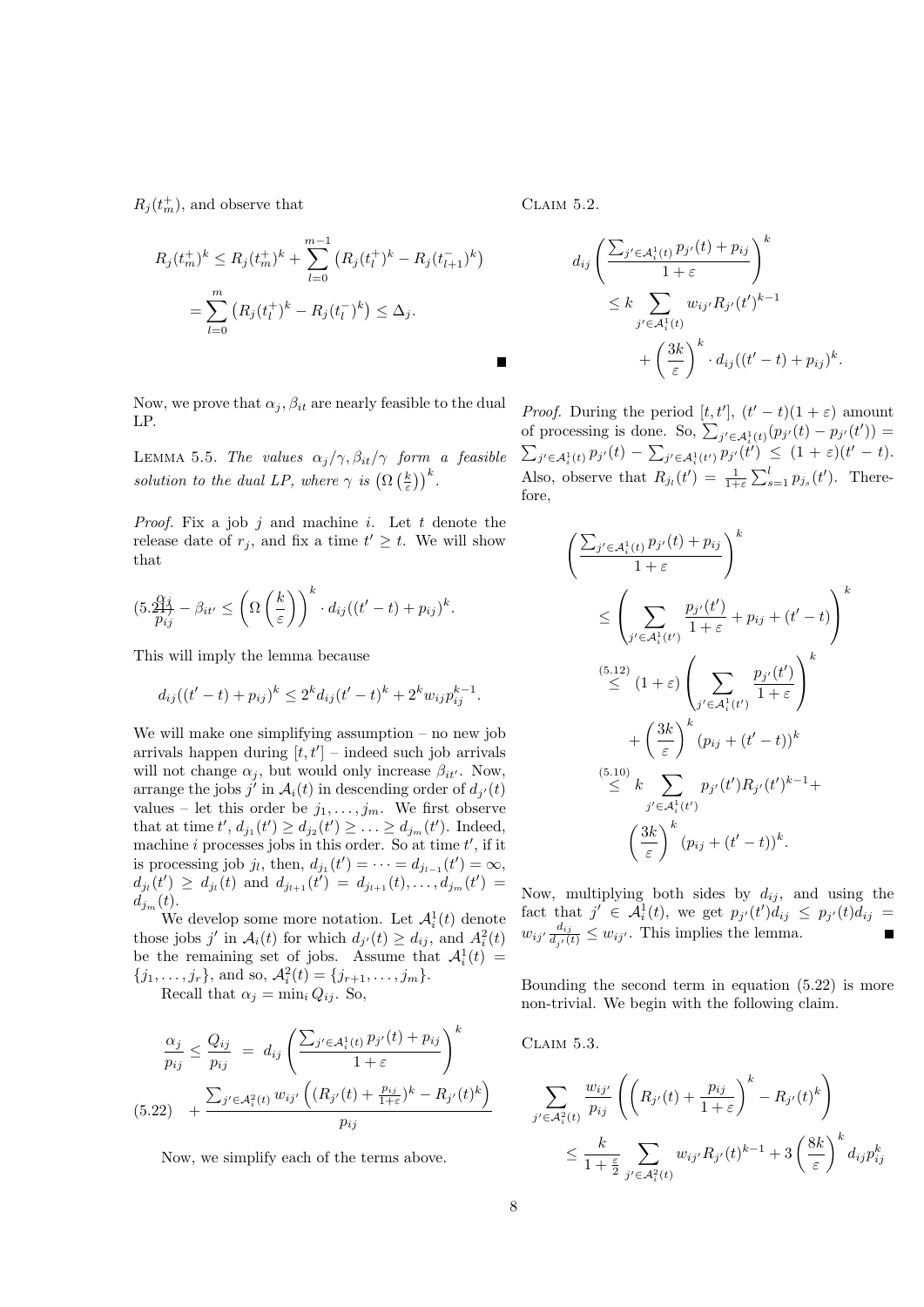Proof. Using binomial expansion,

$$
\left(R_{j'}(t) + \frac{p_{ij}}{1+\varepsilon}\right)^k - R_{j'}(t)^k
$$
  
=  $k \cdot \frac{p_{ij}}{1+\varepsilon} \cdot R_{j'}(t)^{k-1} + \sum_{l=2}^k {k \choose l} R_{j'}(t)^{k-l} \left(\frac{p_{ij}}{1+\varepsilon}\right)^l.$ 

If  $p_{ij} \leq \frac{\varepsilon}{8k}R_{j'}(t)$ , then it is easy to check that the above expression is at most  $\frac{k}{1+\epsilon/2} \cdot p_{ij} \cdot R_{j'}(t)^{k-1}$ . So, assume that  $R_{j'}(t) \leq \frac{8k}{\varepsilon} p_{ij}$  – let J' denote the set of such jobs. For such jobs, it is again easy to check (using the binomial expansion) that

$$
(5.23)
$$
  
\n
$$
\sum_{j' \in J'} \frac{w_{ij'}}{p_{ij}} \left( \left( R_{j'}(t) + \frac{p_{ij}}{1+\varepsilon} \right)^k - R_{j'}(t)^k \right)
$$
  
\n
$$
\leq \frac{k}{1+\varepsilon} \sum_{j' \in J'} w_{ij'} R_{j'}(t)^{k-1} + 2 \left( \frac{8k}{\varepsilon} \right)^{k-1} p_{ij}^{k-1} \sum_{j' \in J'} w_{ij'}
$$

Observe that there is a job in  $J'$  (the one which is processed last by *i*) for which  $(1 + \varepsilon)R_{j'}(t) \ge \sum_{i' \in I'} p_{i'}(t)$ . So, we get  $j' \in J'$   $p_{j'}(t)$ . So, we get

$$
\sum_{j' \in J'} w_{ij'} \leq \sum_{j' \in J'} p_{j'}(t) d_{ij} \leq \frac{8k(1+\varepsilon)}{\varepsilon} w_{ij},
$$

where the first inequality follows from the fact that  $j' \in \mathcal{A}_i^2(t)$ . Substituting the above in (5.23) implies the lemma.

We now simplify the expression in the claim above. Recall that the set of jobs in  $\mathcal{A}_i(t)$  are ordered  $j_1, \ldots, j_r$ , and those in  $\mathcal{A}_i^2(t)$  are  $j_{r+1}, \ldots, j_m$ . Also, note that  $(1+\varepsilon)R_{j_s}(t) = \sum_{s'=1}^s p_{j_{s'}}(t)$ . Let  $\ell$  be the highest index for which  $R_{j_\ell}(t) \leq \frac{16k(t'-t)}{\varepsilon}$  $\frac{t-t}{\varepsilon}$ . We now split the sum in the right hand side of Claim 5.3 in two parts, and analyze each of them.

CLAIM  $5.4$ .

$$
k\sum_{s=r+1}^{\ell}w_{ij_s}R_{j_s}(t)^{k-1} \leq \left(\Omega\left(\frac{k}{\varepsilon}\right)\right)^{k}d_{ij}\cdot (t'-t)^{k}.
$$

*Proof.* Consider jobs  $j_s$ ,  $s = r + 1, \ldots, \ell$ . Since  $j_s \in$ 

$$
A_i^2(t), w_{ij_s} \le p_{j_s}(t) \cdot d_{ij}. \text{ Now,}
$$
  
\n
$$
k \sum_{s=r+1}^{\ell} \frac{p_{j_s}(t)}{1+\varepsilon} R_{j_s}(t)^{k-1}
$$
  
\n
$$
= k \sum_{s=r+1}^{\ell} \frac{p_{j_s}(t)}{1+\varepsilon} (R_{j_{s-1}}(t) + p_{j_s}(t))^{k-1}
$$
  
\n
$$
\le k 2^k \sum_{s=r+1}^{\ell} \frac{p_{j_s}(t)}{1+\varepsilon} R_{j_{s-1}}(t)^{k-1} + \frac{k 2^k}{1+\varepsilon} \sum_{s=r+1}^{\ell} p_{j_s}(t)^k
$$
  
\n
$$
\le 2^k R_{j_\ell}(t)^k + \frac{k 2^k}{1+\varepsilon} \left( \sum_{s=r+1}^{\ell} p_{j_s}(t) \right)^k
$$

Since  $\sum_{s=r+1}^{\ell} p_{j_s}(t) = (1+\varepsilon) R_{j_{\ell}}(t)$ , and  $R_{j_{\ell}}(t) \le$  $16k(t'-t)$  $\frac{t-t}{\varepsilon}$ , we get the result.

CLAIM 5.5.

$$
k \sum_{s=\ell+1}^{m} w_{i j_s} R_{j_s}(t)^{k-1} \le \left(1+\frac{\varepsilon}{2}\right) k \sum_{s=\ell+1}^{m} w_{i j_s} R_{j_s}(t')^{k-1}.
$$

*Proof.* For such jobs  $j_s$ ,  $R_{j_s}(t) \geq \frac{16k(t'-t)}{\varepsilon}$  $\frac{t'-t)}{\varepsilon}$ . During  $[t, t']$ machine i can process at most  $(1+\varepsilon)(t'-t) \leq 2(t'-t)$ volume of jobs. So,  $R_{j_s}(t') \geq \left(1 - \frac{\varepsilon}{8k}\right) R_{j_s}(t)$ .

Combining Claims 5.2, 5.3, 5.4, 5.5, we get the statement of the lemma.

Finally, we have our main theorem.

THEOREM 5.1. Algorithm  $\mathcal{A}$  is an  $O\left(\frac{k}{\epsilon}\right)$  $\sqrt{\varepsilon^2+\frac{1}{k}}$  $\big)$  competitive algorithm for minimizing the weighted  $\ell_k$ -norm of flow-time.

*Proof.* Let  $\mathcal O$  denote the optimal schedule. We have

$$
\Omega\left(\frac{\varepsilon^{k+1}F^{\mathcal{B},k}}{\gamma}\right) \underset{\leq \text{ 1.5.3, 5.5}}{\text{Lemma 5.4 }} \frac{\alpha_j}{\gamma} - \frac{\sum_i \int_t \beta_{it} dt}{\gamma}
$$
  
Lemma 5.3, 5.5  

$$
\geq \frac{\gamma}{2}F^{\mathcal{O},k}.
$$

Taking  $k^{th}$  root gives the theorem.

# Weighted Flow-time  $+$  Energy on Unrelated Machines

We now consider the problem of minimizing the sum of weighted flow-time and energy. We are also given an energy function which has the form  $f(s) = s^{\gamma}$ , where  $\gamma \geq 1$  is a constant parameter. In other words, if a machine runs at speed s, then the energy consumed per unit time is  $s^{\gamma}$ . We define  $\varepsilon = \frac{1}{\gamma}$ . We again need a notion of speed augmentation. Let  $\tilde{f}$  denote the function

$$
\tilde{f}(s) = f(s(1 - \varepsilon)).
$$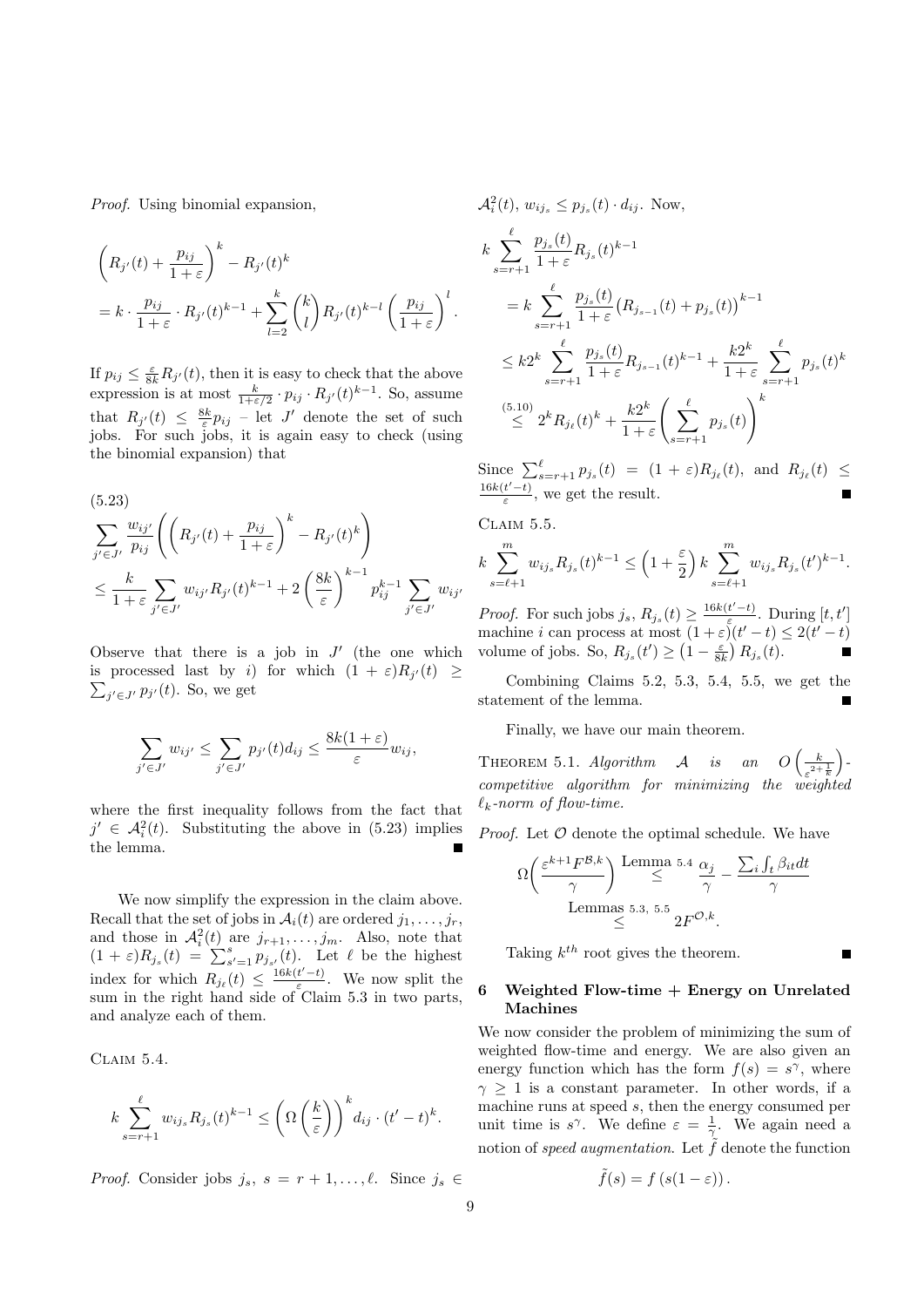Note that  $\tilde{f}$  allows us to incur the same energy cost as f, however with an extra speed-up of  $\frac{1}{1-\varepsilon}$ . We shall allow our algorithm to use  $\tilde{f}$ , whereas the optimal offline algorithm will use  $f$ . Note that the notion of  $f$ is just for the purpose of designing and analyzing the algorithm. The algorithm will of course incur the cost as dictated by  $f$ .

For technical reasons, which will become clear later, it will be easier for us to work with fractional weighted flow-time of jobs. Let  $p_i(t)$  be the remaining processing time of job  $j$  at time  $t$  (in a schedule). The fractional remaining weight of the job at time  $t$  is defined as  $w_j(t) = \frac{p_j(t)}{p_j} w_{ij} = d_{ij} p_j(t)$ , where  $d_j$  is the density of job  $j$  and  $i$  is the machine to which it gets dispatched. The fractional weighted flow-time of job  $j$  is defined as

$$
\int_{t\geq r_j} w_j(t)dt.
$$

Our algorithm will be designed for minimizing the sum of total fractional weighted flow-time of jobs and the energy consumed. It will follow from standard arguments that one can derive a competitive algorithm (with an extra  $\gamma$ -factor in the competitive ratio) for minimizing the sum of total weighted flow-time of jobs and the energy consumed.

## 6.1 The algorithm

In this section, we describe the scheduling algorithm. A. For a machine i and time t, recall that  $A_i(t)$ denotes the set of waiting jobs at time  $t$  in the queue of machine i. Let  $W_i(t)$  denote the total fractional remaining weight of the jobs in  $A_i(t)$ . At time t, a machine i will run at the speed  $s_t$  which satisfies  $\tilde{f}(s_t) = W_i(t)$ . The machine follows HDF (Highest Density First) policy : at any time, it processes the job in its queue with highest density. When a job  $j$ , arrives we compute for each machine  $i$  the increase in the fractional flow-time if we dispatch j to  $i$  – call this quantity  $Q_{ij}$ . The job is dispatched to the machine for which  $Q_{ij}$  is smallest.

Note that the total fractional weighted flow-time of our algorithm is equal to the total energy consumed (if we use  $f$ ). This algorithm is essentially the same as that of Bansal et al. [5].

# 6.2 Analysis

We first give some intuition behind the analysis. One can write a convex program for this problem. The idea is again to set the variables in the Lagrangian dual. Recall one crucial (and easy to see) property we used while analyzing the algorithms in previous section : if after some time  $t$ , we do not dispatch any jobs to a machine  $i$ , then the total weight of remaining jobs at a time  $t' \geq t$  on machine i can only decrease as

compared to the case when more jobs get dispatched to i after time t. This monotonicity property may not hold here because as more jobs get dispatched to a machine, its speed also increases. In fact, it turns out that such a property may not hold if we are working with the HRDF policy and look at the total weight of remaining jobs. However, if we work with the HDF scheduling policy and only look at the total remaining fractional weight of jobs, then such a property holds. We first show this result. Then we analyze the scheduling algorithm as done in previous sections. The fact that we are now working with a convex rather than a linear program makes the calculations more non-trivial, but the definition of dual variables remains the same.

In the following discussion, we shall assume, for ease of notation, that there is only one machine. We can then apply the result to any of the machines in our input instance.

Given an input instance (with only one machine), we shall define several other instances, which we shall denote by  $\mathcal I$  or  $\mathcal I'$ . We shall apply our algorithm  $\mathcal A$ on each of these instances. For an instance  $\mathcal{I}$ , we shall let  $\mathcal{A}^{\mathcal{I}}(t)$  to be the set of jobs waiting at time t in  $\mathcal{I}$ (when we run A on I). Define  $w_j^{\mathcal{I}}(t), p_j^{\mathcal{I}}(t)$  similarly. We shall use  $W<sup>\mathcal{I}(t)</sup>$  to denote the total fractional weight of jobs in  $\mathcal{A}^{\mathcal{I}}(t)$ , i.e.,  $\sum_{j\in\mathcal{A}^{\mathcal{I}}(t)}w_{j}^{\mathcal{I}}(t)$ . If we do not put a superscript instance  $\mathcal{I}$ , then we will be refering to the actual input instance. Suppose in an instance  $\mathcal{I}$ , no job gets released after a certain time  $t$ . For a value  $W$ ,  $0 \leq W \leq W^{\mathcal{I}}(t)$ , we define the job  $j^{\mathcal{I}}(W,t)$  as follows : run the algorithm A on I, and consider the time  $t' \geq t$ when  $W^{\mathcal{I}}(t') = W$ . Then  $j^{\mathcal{I}}(W,t)$  is the job which is being processed at time  $t'$ .

A monotonicity property : Consider two instances  $\mathcal{I}_1$  and  $\mathcal{I}_2$  which are identical except that there is a job j in  $\mathcal{I}_2$  which does not appear in  $\mathcal{I}_1$ . Further, assume that no jobs are released after time  $r_i$  in either of the instances.

CLAIM 6.1. For all  $W, 0 \leq W \leq W^{\mathcal{I}_1}(r_i),$ 

$$
d_j \tau_2(W, r_j) \le d_j \tau_1(W, r_j)
$$

*Proof.* The set of jobs  $\mathcal{A}^{\mathcal{I}_1}(r_i)$  and  $\mathcal{A}^{\mathcal{I}_2}(r_i)$  are identical except for the job  $j$  which appears in the latter set. Arrange the jobs in  $\mathcal{A}^{\mathcal{I}_1}(r_i)$  by decreasing density. Let this ordering be  $j_1, \ldots, j_r$ . The corresponding order for  $\mathcal{A}^{\mathcal{I}_2}(r_i)$  will be same but with *i* inserted somewhere in the sequence. Since the two instances are identical till  $r_j, w_{j_l}^{\mathcal{I}_1}(r_j) = w_{j_l}^{\mathcal{I}_2}(r_j)$  for all l. Now,  $j^{\mathcal{I}_1}(W,r_j)$  is the job  $j_l$ , where the index l satisfies :

$$
w_{j_l}^{\mathcal{I}_1}(r_j) + \ldots + w_{j_r}^{\mathcal{I}_1}(r_j) \le W < w_{j_{l+1}}^{\mathcal{I}_1}(r_j) + \ldots + w_{j_r}^{\mathcal{I}_1}(r_j).
$$

Since the corresponding sequence in  $\mathcal{I}_2$  will contain j as well, the job  $j^{\mathcal{I}_2}(W,r_j)$  would be a job which comes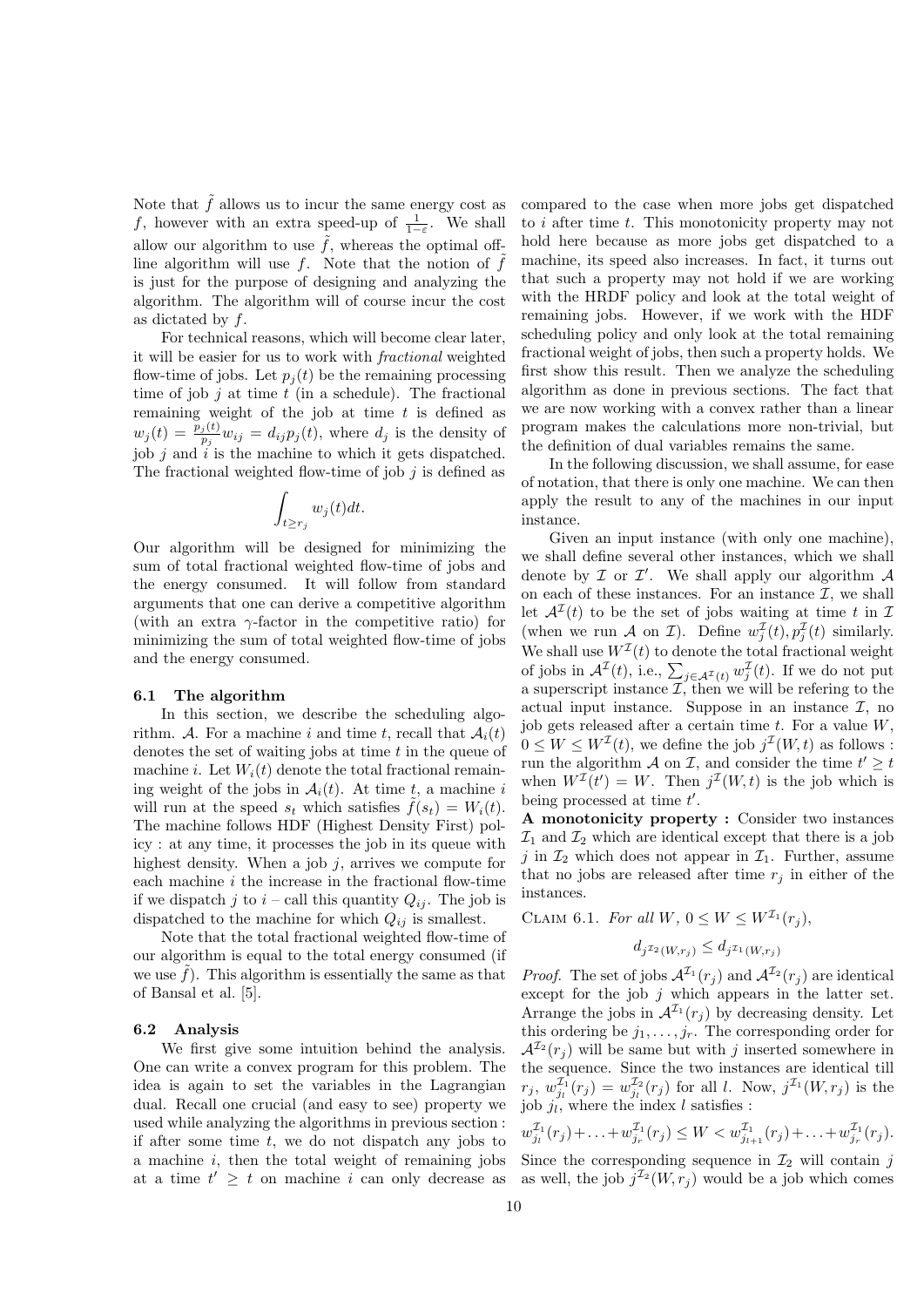after  $j_l$  (it could be  $j_l$  as well) in the sequence. This proves the inequality.

COROLLARY 6.1. For any time  $t' \geq r_j$ ,

$$
W^{\mathcal{I}_1}(t') \leq W^{\mathcal{I}_2}(t')
$$

*Proof.* Suppose the inequality is not true – let T be the set of time  $t'$  which violate this inequality. Let  $t^*$  be the infimum of T. Since,  $W^{\mathcal{I}_1}(t'), W^{\mathcal{I}_2}(t')$  are continuous with t', we must have  $W^{\mathcal{I}_1}(t^*) = W^{\mathcal{I}_2}(t^*)$  - call this quantity  $W$ . Thus, the speed at time  $t^*$  is the same in both the schedules. But Claim 6.1 shows that density of  $j^{\mathcal{I}_2}(W, t^*)$  is at most the density of  $j^{\mathcal{I}_1}(W, t^*)$ . Thus, we are processing a job of higher density at time  $t^*$ in  $\mathcal{I}_1$  than that in  $\mathcal{I}_2$ . So, for arbitrary small  $\varepsilon > 0$ ,  $W^{\mathcal{I}_1}(t^* + \varepsilon) \leq W^{\mathcal{I}_2}(t^* + \varepsilon)$ . This contradicts the definition of  $t^*$ .

We now prove the monotonicity property. Consider two instances  $\mathcal I$  and  $\mathcal I'$  with the following properties. There is a time  $t$  such that till  $t$ , both instances are identical. In  $\mathcal{I}$ , no job gets released after t, whereas  $\mathcal{I}'$ may see some more jobs after time  $t$  (including  $t$ ). We would like to prove that  $W^{T}(t') \leq W^{T'}(t')$  for all time  $t' \geq t$ . Note that this is not entirely obvious because addition of new jobs will speed up the machines, and so jobs will get processed faster.

LEMMA 6.1. Let  $I, I'$  and time t be as above. Then for any time  $t' \geq t$ ,  $W^{\mathcal{I}}(t') \leq W^{\mathcal{I}'}(t')$ .

Proof. The proof is by induction on the number of jobs in  $\mathcal{I}'$  which get released during  $[t, t']$ . If there are no such jobs, then  $\mathcal I$  and  $\mathcal I'$  are identical, and so we are done.

Now, let j be the last job which is released in  $\mathcal{I}'$ during  $(t, t']$ . Let  $\mathcal{I}''$  be the instance which is same as  $\mathcal{I}'$  except for the job j. By induction hypothesis,  $W^{\mathcal{I}}(t') \leq W^{\mathcal{I}''}(t')$ . So we just need to compare  $W^{\mathcal{I}''}(t')$ and  $W^{I'}(t')$ . But this follows from Corollary 6.1, where  $\mathcal{I}_1 = \mathcal{I}'', \mathcal{I}_2 = \mathcal{I}'.$ 

The Convex Program and its Lagrangian Dual : We first write a convex programming relaxation. For a job j, let  $s_{ijt}$  be the speed with which we are processing it at time  $t$  on machine  $i$ . The convex program is given in Figure 3. We show that it is indeed a relaxation.

LEMMA  $6.2.$  Consider a non-migratory schedule S for an instance  $\mathcal I$  of this problem. Let  $s_{ijt}$  be the corresponding solution to this convex program. Then the objective value of the solution  $s_{ijt}$  for this convex program is at most a constant times the sum of the weighted fractional flow-time and the energy consumed by  $S$ .

*Proof.* The constraint 6.25 is stating that a job j must be processed to full extent. So,  $s_{ijt}$  must satisfy this constraint. Let us look at the objective value. For a job  $j$ , its fractional weighted flow-time of  $j$  can be written as

$$
\sum_{i} \int_{t \ge r_j} d_{ij} p_j(t) dt = d_{ij} \int_{t \ge r_j} \left( \int_{t' \ge t} s_{ijt'} dt' \right) dt
$$

$$
= \int_{t' \ge r_j} d_{ij} s_{ijt'} (t' - r_j) dt.
$$

Thus, the first term in the objective function is capturing the weighted fractional flow-time, and the second term represents the total energy consumed. Let us now show that the third term is at most a constant times the cost of  $S$ .

Suppose S schedules a job j on machine i. Let T be the time by which  $i$  processes half of  $j$ , i.e., does  $p_{ij}/2$  amount of processing on j. Let s be the *average* speed of i while processing j during  $[r_i, T]$ , i.e.,  $s =$  $\frac{1}{T-r_j}\cdot \int_{r_j}^T s_{ijt}dt = \frac{p_{ij}}{2(T-t_j)}$  $\frac{p_{ij}}{2(T-r_j)}$ . Since the energy function is a convex function, it is easy to check that the energy consumed while processing j is at least  $(T - r_j)s^{\gamma} =$  $\frac{p_{ij}}{2s}$  s<sup>γ</sup>. Also, the total energy consumed by S is at least the sum over all jobs  $j$  of the energy consumed while processing j only. Further, the fractional weighted flowtime of j is at least  $(T - r_j) \cdot \frac{w_{ij}}{2} = \frac{w_{ij}p_{ij}}{4s}$ . Now observe that

$$
p_{ij} \cdot \left(\frac{s^{\gamma-1}}{2} + \frac{w_{ij}}{4s}\right) \ge \frac{1}{4} w_{ij}^{1-\varepsilon} p_{ij}.
$$

So, we see that the cost of S is at least  $\frac{1}{4} \sum_j w_{i(j)j}^{1-\varepsilon} p_{i(j)j}$ , where  $i(j)$  is the machine on which j gets dispatched by S. Now the third term in the objective function is

$$
\sum_{j,i} w_{ij}^{1-\varepsilon} \int_{t \ge r_j} s_{ijt} dt = \sum_j w_{i(j)j}^{1-\varepsilon} \int_{t \ge r_j} s_{i(j)jt} dt
$$

$$
= \sum_j w_{i(j)j}^{1-\varepsilon} p_{ij}.
$$

This proves the lemma.

The Lagrangian dual where we have Lagrangian variables for the constraints (6.25), is shown in Figure 3 (the  $s_{ijt}$  variables are defined only for  $t \geq r_i$ ).

Setting the Dual Variables We now show how to set the  $\alpha_j$  variables. Fix a job j. We define  $\alpha_j$  as the increase in weighted fractional flow-time assuming no new job arrives after j, i.e.,  $\alpha_j = \min_i Q_{ij}$ , where  $Q_{ij}$  is the increase in weighted fractional flow-time if we dispatch  $j$  to machine  $i$ . Our result will follow from the following theorem.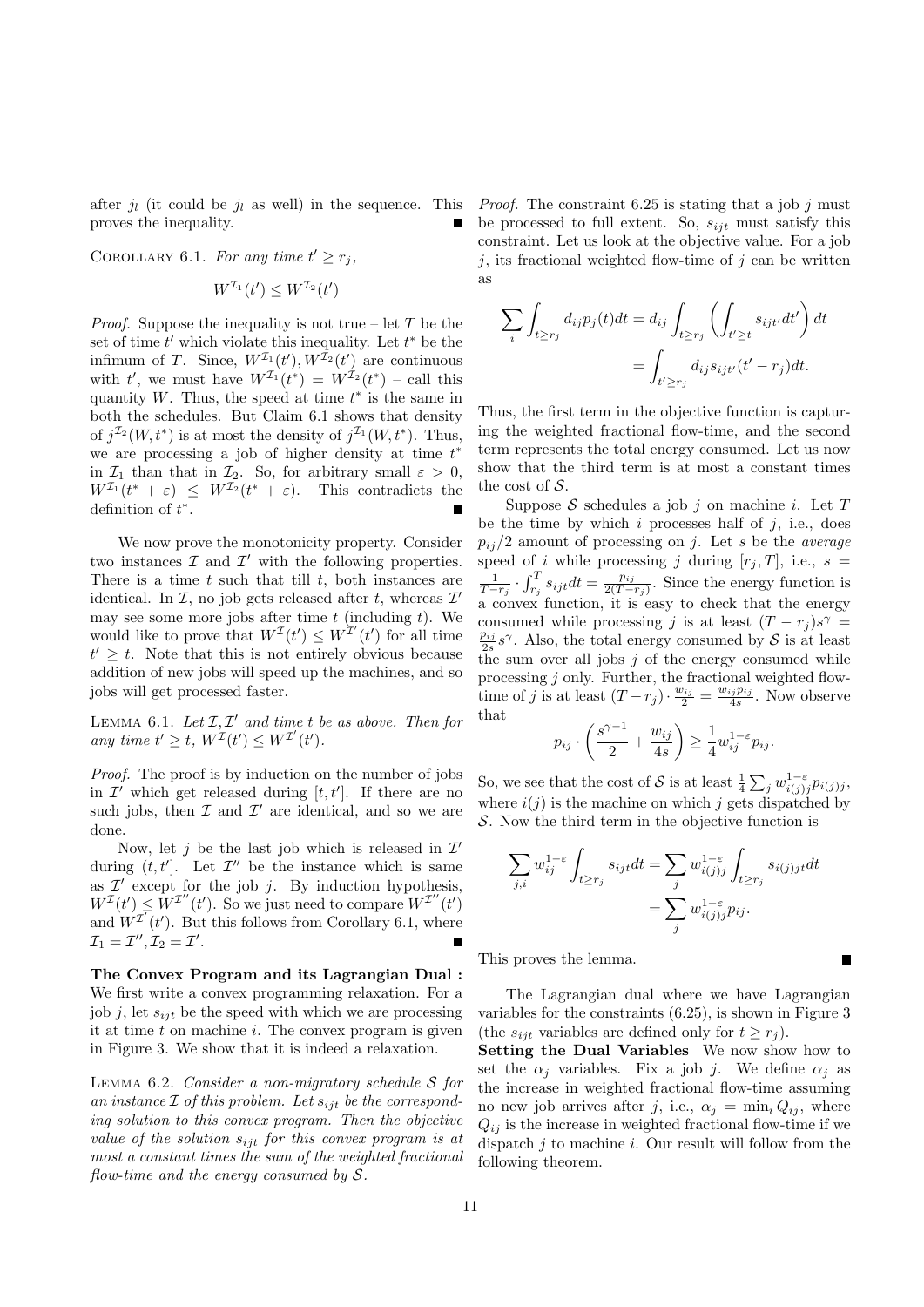| Primal Relaxation                                                                                           | Lagrangian Dual                                                                                                                                                                                                  |                                                                                                                                                                                                                  |                                                                                                                        |
|-------------------------------------------------------------------------------------------------------------|------------------------------------------------------------------------------------------------------------------------------------------------------------------------------------------------------------------|------------------------------------------------------------------------------------------------------------------------------------------------------------------------------------------------------------------|------------------------------------------------------------------------------------------------------------------------|
| \n $\min \sum_{j} \int_{t \geq r_j} s_{jt} d_j(t - r_j) dt + \int_{t} f\left(\sum_{j} s_{jt}\right) dt$ \n  | \n $\max_{\alpha_j} \sum_{j} \alpha_j - \sum_{i} \int_{t} \max_{s_{ijt}} \left[\sum_{j} s_{ijt} \left(\frac{\alpha_j}{p_{ij}}\right) + \sum_{j,i} w_{ij}^{1-\varepsilon} \int_{t \geq r_j} s_{ijt} dt\right]$ \n | \n $\max_{\alpha_j} \sum_{j} \alpha_j - \sum_{i} \int_{t} \max_{s_{ijt}} \left[\sum_{j} s_{ijt} \left(\frac{\alpha_j}{p_{ij}}\right) + \sum_{j,i} w_{ij}^{1-\varepsilon} \int_{t \geq r_j} s_{ijt} dt\right]$ \n | \n $\left(6.27\right) \qquad -d_{ij}(t - r_j) - w_{ij}^{1-\varepsilon} - f\left(\sum_{j} s_{ijt}\right) \right] dt$ \n |
| \n $\left(6.26\right) \qquad\n \sum_{i} \int_{t \geq r_j} \frac{s_{ijt}}{p_{ij}} dt = 1 \quad \forall j$ \n | \n $\left(6.28\right) \qquad s_{ijt} \geq 0 \quad \forall i, j, t \geq r_j$ \n                                                                                                                                   |                                                                                                                                                                                                                  |                                                                                                                        |

Figure 3: The convex programming relaxation and its Lagrangian dual

THEOREM  $6.1.$  Fix a time  $t'$  and machine i. Then, the maximum value of

(6.29) 
$$
\sum_{j} s_{ijt'} \left( \frac{\alpha_j}{p_{ij}} - d_{ij} (t' - r_j) - w_{ij}^{1-\epsilon} \right) - f \left( \sum_{j} s_{ijt'} \right),
$$

where the maximum is taken over  $s_{ijt'}$  for all jobs j,  $s_{ijt'} \geq 0$ , is at most  $W_i(t')(1 - \varepsilon)$ .

Before we prove this theorem, let us see why it implies the desired result.

COROLLARY 6.2. The algorithm A is  $O(\gamma)$ -competitive for the objective of minimizing the sum of weighted fractional flow-time and energy. This yields an  $O(\gamma^2)$ competitive algorithm for the objective of minimizing the sum of weighted flow-time and energy.

*Proof.* Let  $F^{\mathcal{A}}$  be the total weighted fractional flowtime of the algorithm  $A$ . Then the theorem above shows that the value of the Lagrangian relaxation is at least  $\sum_j \alpha_j - (1 - \varepsilon) F^{\mathcal{A}}$ . But,  $\sum_j \alpha_j$  is equal to  $F^{\mathcal{A}}$ , and hence, the value of the Lagrangian relaxation is at least  $\varepsilon F^{\mathcal{A}}$ . But, we know that the optimal value of the Lagrangian dual is  $O(\text{opt})$ , where  $\text{opt}$  denotes the value of the optimal solution (Lemma 6.2). Thus,  $F^{\mathcal{A}}$  is at most  $O(\mathsf{opt}/\varepsilon)$ . Now, we need to compute the energy incurred by  $A$ . If we assume that the energy function is  $\tilde{f}$ , then the energy consumed is same as  $\tilde{F}^{\mathcal{A}}$ . This is so because at any point of time  $t$ , we choose the speed s such that  $\tilde{f}(s) = W(t)$ . However, the energy function is f, and so we pay an extra factor of  $\left(\frac{1}{1-\varepsilon}\right)^{\gamma}$ , which is only a constant. This proves the first statement.

For the second statement, we run the algorithm  $A$ , but now we speed up each machine by a factor of  $(1+\varepsilon)$ . Call this schedule  $\beta$ . Using standard arguments (see e.g., [6]) the total weighted flow-time of  $\beta$  is at most  $O(\gamma)$  times the total weighted fractional flow-time of A. Further, the energy consumed by  $\beta$  is only a constant factor more than that by A. П

We now prove Theorem 6.1. Fix a time  $t'$  and machine  $i$  for the rest of this discussion. Consider the values  $s_{ijt'}$  which maximize the quantity (6.29). We first observe that exactly one of these values will be non-zero. Indeed, suppose there are two jobs  $j_1$  and  $j_2$  such that  $s_{ij_1t'}, s_{ij_2t'} > 0$ . Then either the values  $s_{ij_1t'} + \delta, s_{ij_2t'} - \delta$ , or  $s_{ij_1t'} - \delta, s_{ij_2t'} + \delta$  will improve the quantity in (6.29). Thus, we will be done if we prove the following lemma.

LEMMA 6.3. For any job j,  $r_j \le t'$ , and  $s \ge 0$ ,

$$
s\left(\frac{\alpha_j}{p_{ij}}-d_{ij}(t'-r_j)-w_{ij}^{1-\varepsilon}\right)-f(s)\leq W_i(t')(1-\varepsilon).
$$

*Proof.* Fix a job j which gets released at time t. Rearranging terms, it is enough to show that for all s,

$$
\frac{\alpha_j}{p_{ij}} - d_{ij}(t'-t) - w_{ij}^{1-\varepsilon} \leq s^{\gamma-1} + \frac{W_i(t')(1-\varepsilon)}{s}.
$$

We would like to find the value of s which minimizes the right-hand side. By using differentiation, one can easily check that the right hand side above is at least  $W_i(t')^{1-\epsilon}$ . Thus, we will be done if we show that

$$
\frac{\alpha_j}{p_{ij}} - d_j(t'-t) - w_{ij}^{1-\varepsilon} \le W_i(t')^{1-\varepsilon}
$$

Using Lemma 6.1, we can assume that no jobs arrive after time t (because this will not change the left hand side above, and will only increase the right hand side). At time t, let the jobs in  $A_i(t)$  arranged by descending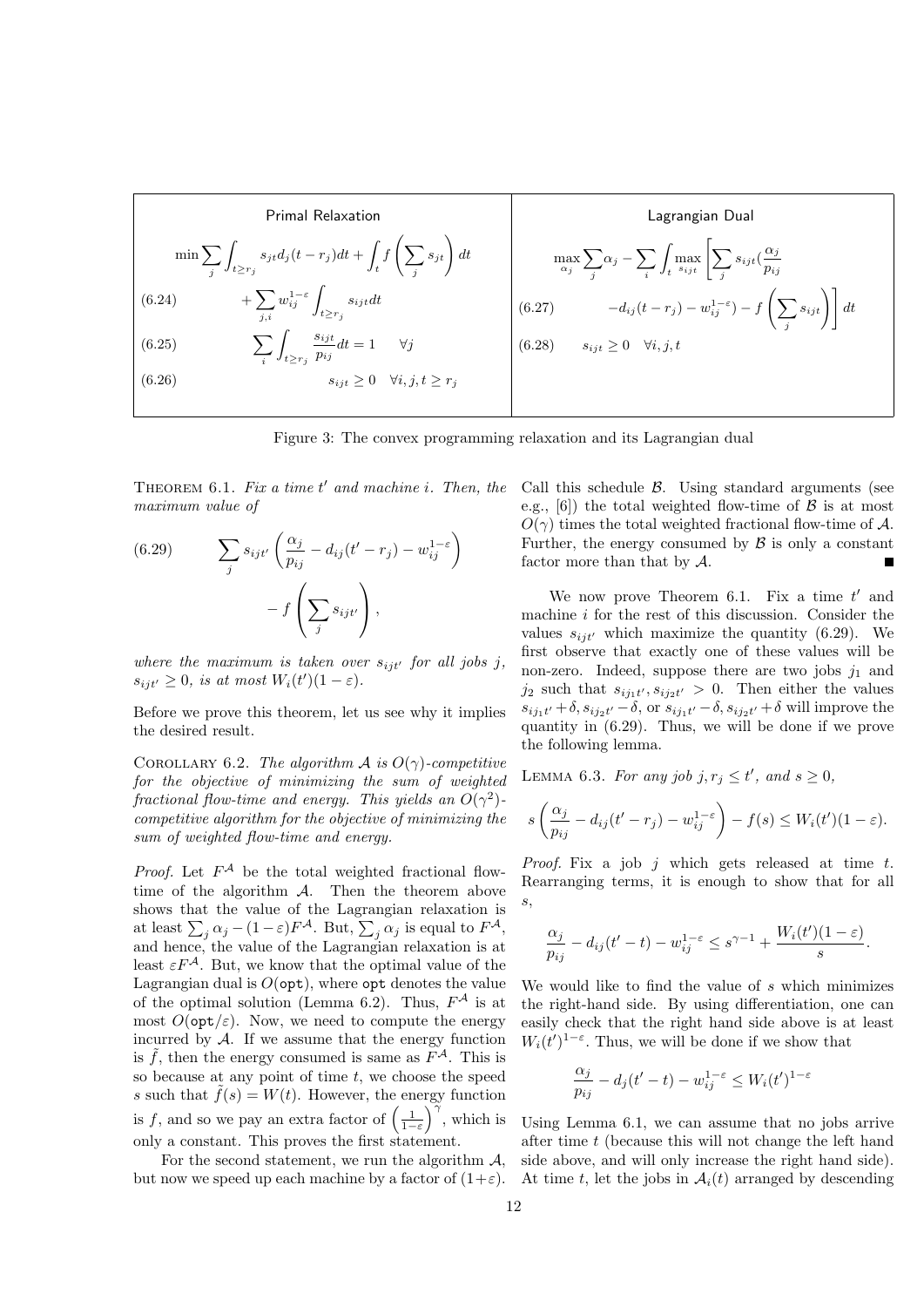order of density be  $j_1, \ldots, j_m$ , and suppose the density of j lies between those of  $j_k$  and  $j_{k+1}$ . Assume that j does not get dispatched to  $i$  – the other case is similar. Let  $J_1$  denote the set of jobs  $\{j_1, \ldots, j_k\}$  and  $J_2$  be the jobs in  $\{j_{k+1}, \ldots, j_m\}$ . Let  $W_i^1(t)$  be the total fractional remaining weight of jobs in  $J_1$  at time t, i.e.,  $\sum_{l=1}^{k} w_{j_l}(t)$ . Define  $W_i^2(t)$  for  $J_2$  similarly. Suppose it took  $x_i$  units of time to process job j if j were dispatched to i (note that j would be processed after  $J_1$  and before  $J_2$ ). Further let  $T_0$  be the time at which the jobs in  $J_1$ finish processing on machine *i*. Then we can bound  $\alpha_j$ by

$$
(6.30) \ \alpha_j \le w_{ij}(T_0 - t) + w_{ij}x_j + W_i^2(t)x_j.
$$

Indeed, because of the arrival of  $j$ , the fractional flowtime of jobs in  $J_1$  will decrease because the machines will now run at faster speed. So the increase in fractional weighted flow-time can be bounded by the weighted flow-time of j plus the increase in that of jobs in  $J_2$ . The latter is at most  $x_j \cdot W_i^2(t)$  because the delay in the completion of a job in  $J_2$  is at most  $x_j$  (note that the jobs in  $J_1$  will finish earlier). We now consider two cases depending on the time  $t'$ .

First assume that  $t' \leq T_0$ . So, the machine i is processing a job in  $J_1$  at time  $t'$ .

Claim 6.2.

$$
T_0 - t' \le \frac{1}{d_{ij}} \big( W_i(t')^{1-\varepsilon} - W_i^2(t)^{1-\varepsilon} \big).
$$

*Proof.* Fix a time u between  $t'$  and  $T_0$ . Let  $W_i(u)$  be the total remaining fractional weight at time  $u$ . Then, the speed of machine *i* at this time is  $\frac{W_i(u)^{\varepsilon}}{1-\varepsilon}$  $\frac{\gamma_i(u)}{1-\varepsilon}$ . So, in a small amount of time du, we process  $\frac{W_i(u)^{\varepsilon}}{1-\varepsilon}$  $\frac{d(u)-d(u)}{1-\varepsilon}$  du volume of jobs. Since the density of these jobs is at least  $d_{ij}$ , the decrease in the total fractional remaining weight, dW is at least

$$
\frac{d_{ij}W_i(u)^{\varepsilon}}{(1-\varepsilon)}du.
$$

So we can set up the differential equation

$$
\int_{W_i^2(t)}^{W_i(t')}\frac{(1-\varepsilon)dW}{d_{ij}W^{\frac{1}{\gamma}}} \geq \int_{t'}^{T_0} du.
$$

Integrating this gives the claim.

COROLLARY 6.3.  $x_j$  is at most min  $\left(p_{ij}w_{ij}^{-\varepsilon}, \frac{p_{ij}(1-\varepsilon)}{W_i^2(t)^\varepsilon}\right)$  $\frac{\nu_{ij}(1-\varepsilon)}{W_i^2(t)^\varepsilon}\bigg).$ 

*Proof.* If j were dispatched to machine i, we can show by the same proof as that of Claim 6.2 that the machine *i* will process *j* for  $\frac{1}{d_{ij}}((W_i^2(t) + w_{ij})^{1-\varepsilon} - W_i^2(t)^{1-\varepsilon})$ amount of time. But the latter is at most  $w_{ij}^{1-\varepsilon}$ . This proves the first inequality.

The second inequality follows because while the job  $j$  is getting processed, the remaining fractional weight is at least  $W_i^2(t)$ . So the speed will be at least  $W_i^2(t)^\varepsilon$ .

Now, Corollary 6.3 and inequality (6.30) imply that

$$
\frac{\alpha_j}{p_{ij}} \le d_{ij}(T_0 - t) + d_{ij}p_{ij}w_{ij}^{-\varepsilon} + \frac{x_j W_i^2(t)}{p_{ij}}
$$
  
\n
$$
\le d_{ij}(T_0 - t) + w_{ij}^{1-\varepsilon} + W_i^2(t)^{1-\varepsilon}(1-\varepsilon)
$$
  
\n
$$
= d_{ij}(T_0 - t') + w_{ij}^{1-\varepsilon} + d_{ij}(t'-t)
$$
  
\n
$$
+ W_i^2(t)^{1-\varepsilon}(1-\varepsilon)
$$
  
\nClaim 6.2  
\n
$$
\frac{d_{ij}(t'-t) + w_{ij}^{1-\varepsilon} + W_i(t')^{1-\varepsilon}}{1-\varepsilon}
$$

This implies the lemma. Now, we consider the case when  $t' > T_0$ , i.e., the machine *i* is processing a job of  $J_2$  at time t. So,  $W(t')$  is same as  $W_i^2(t')$ .

CLAIM  $6.3$ .

$$
t' - T_0 \ge \frac{1}{d_{ij}} \left( W_i^2(t)^{1-\varepsilon} - W_i(t')^{1-\varepsilon} \right)
$$

*Proof.* Consider a time u between  $T_0$  and t'. Let  $W_i(u)$ be the remaining fractional weight at time  $u$ . Then, as in the proof of Claim 6.2, the total processing done during  $[u, u + du]$  is  $\frac{W_i(u)^{\varepsilon}}{1-\varepsilon}$  $\frac{\partial^2 i(u)}{\partial x^2}$  du. Since the density of jobs in  $J_2$  is at most  $d_{ij}$ , the total fractional weight dW processed during this time is at most  $\frac{d_{ij}W_i(u)^s}{1-\epsilon}$  $\frac{W_i(u)}{1-\varepsilon}du$ . Thus we get the differential equation :

$$
\int_{W_i(t')}^{W_i^2(t)} \frac{(1-\varepsilon)dW}{d_{ij}W^{\varepsilon}} \le \int_{T_0}^{t'} du.
$$

Integrating this gives the result.

Again, using Corollary 6.3 and inequality (6.30), we get

$$
\frac{\alpha_j}{p_{ij}} \le d_{ij}(T_0 - t) + d_{ij}p_{ij}w_{ij}^{-\varepsilon} + \frac{W_i^2(t')x_j}{p_{ij}}
$$
  
\n
$$
\le d_{ij}(t'-t) - d_{ij}(t'-T_0) + w_{ij}^{1-\varepsilon}
$$
  
\n
$$
+ (1-\varepsilon)W_i^2(t')^{1-\varepsilon}
$$
  
\nClaim 6.3  
\n
$$
\le d_{ij}(t'-t) + w_{ij}^{1-\varepsilon} + W_i^2(t')^{1-\varepsilon}
$$

Г

This implies the result.

# References

[1] N. Avrahami and Y. Azar. Minimizing total flow time and total completion time with immediate dispatching. In SPAA, pages 11–18. ACM, 2003.